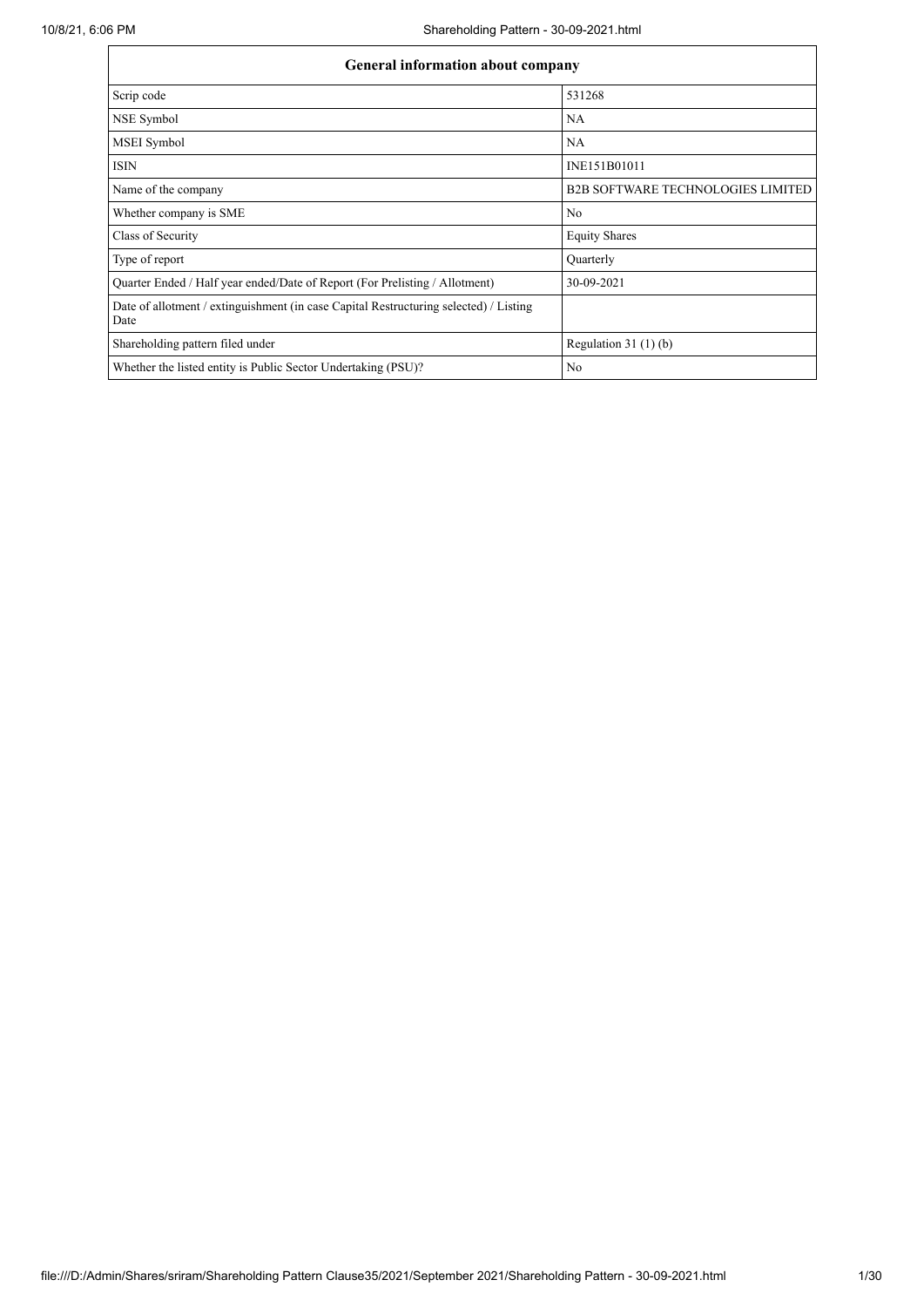|                | <b>Declaration</b>                                                                        |                |                                |                       |                             |  |  |  |
|----------------|-------------------------------------------------------------------------------------------|----------------|--------------------------------|-----------------------|-----------------------------|--|--|--|
| Sr.<br>No.     | Particular                                                                                | Yes/No         | Promoter and<br>Promoter Group | Public<br>shareholder | Non Promoter-<br>Non Public |  |  |  |
| $\mathbf{1}$   | Whether the Listed Entity has issued any partly paid up shares?                           | N <sub>0</sub> | N <sub>o</sub>                 | N <sub>o</sub>        | N <sub>o</sub>              |  |  |  |
| $\overline{2}$ | Whether the Listed Entity has issued any Convertible Securities<br>າ                      | N <sub>o</sub> | No                             | N <sub>o</sub>        | N <sub>o</sub>              |  |  |  |
| $\overline{3}$ | Whether the Listed Entity has issued any Warrants?                                        | N <sub>o</sub> | N <sub>o</sub>                 | N <sub>o</sub>        | N <sub>o</sub>              |  |  |  |
| $\overline{4}$ | Whether the Listed Entity has any shares against which<br>depository receipts are issued? | No             | No                             | N <sub>o</sub>        | N <sub>o</sub>              |  |  |  |
| 5              | Whether the Listed Entity has any shares in locked-in?                                    | N <sub>0</sub> | No                             | N <sub>0</sub>        | No                          |  |  |  |
| 6              | Whether any shares held by promoters are pledge or otherwise<br>encumbered?               | N <sub>0</sub> | No                             |                       |                             |  |  |  |
| $\overline{7}$ | Whether company has equity shares with differential voting<br>rights?                     | N <sub>0</sub> | N <sub>o</sub>                 | N <sub>0</sub>        | N <sub>0</sub>              |  |  |  |
| 8              | Whether the listed entity has any significant beneficial owner?                           | N <sub>o</sub> |                                |                       |                             |  |  |  |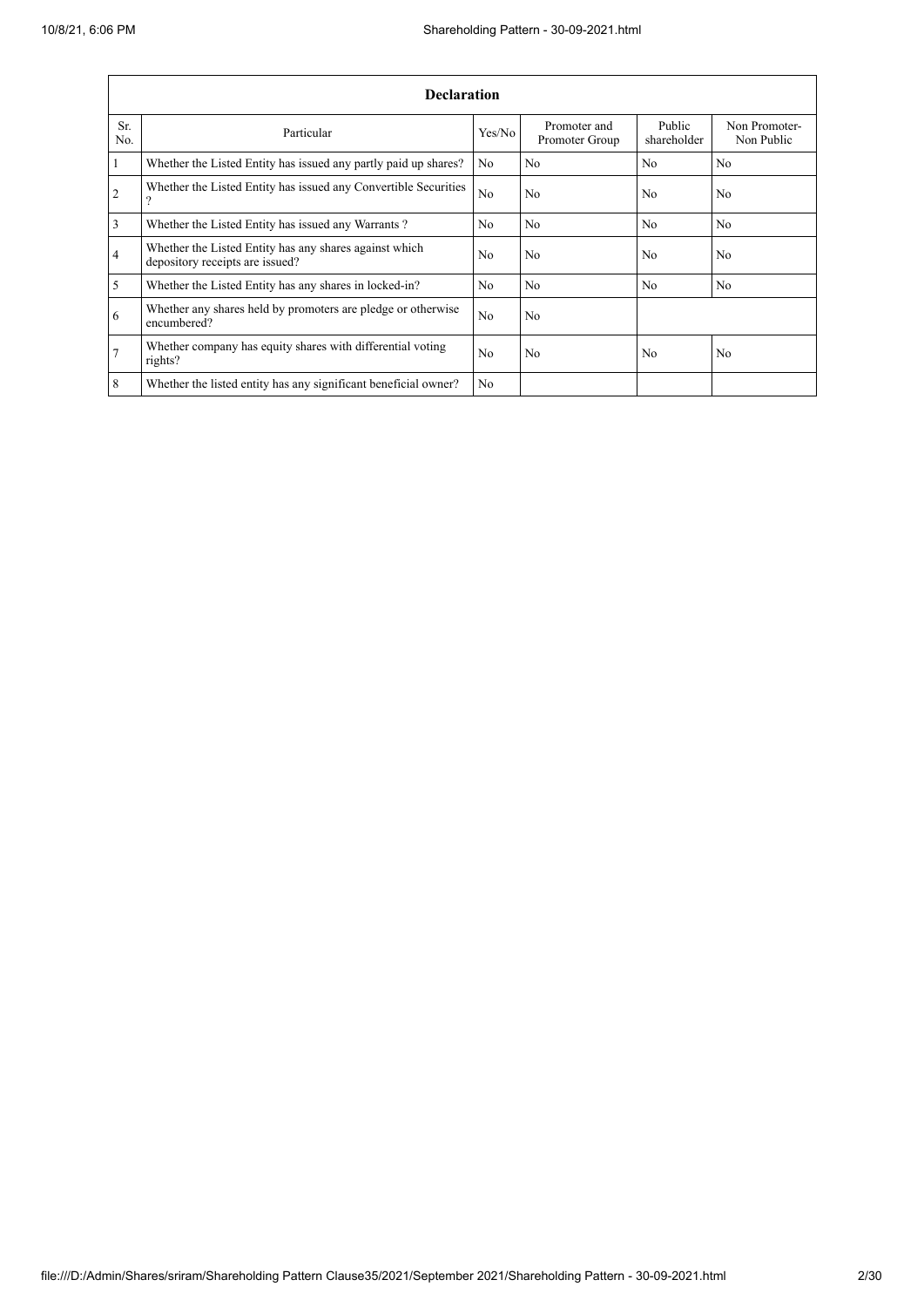$\overline{1}$ 

|                                                                                 |                                         |                         |                       |                          |                              |                                      | Table I - Summary Statement holding of specified securities |                                                                  |       |                                   |       |
|---------------------------------------------------------------------------------|-----------------------------------------|-------------------------|-----------------------|--------------------------|------------------------------|--------------------------------------|-------------------------------------------------------------|------------------------------------------------------------------|-------|-----------------------------------|-------|
| Category<br>Category<br>of<br>shareholder<br>$\left( \mathrm{I}\right)$<br>(II) |                                         |                         | No. of                | No. Of<br>Partly         | No. Of<br>shares             | Total nos.<br>shares                 | Shareholding as a<br>% of total no. of                      | Number of Voting Rights held in each<br>class of securities (IX) |       |                                   |       |
|                                                                                 | Nos. Of<br>shareholders                 | fully paid<br>up equity | paid-up<br>equity     | underlying<br>Depository | held (VII)                   | shares (calculated<br>as per SCRR,   | No of Voting (XIV) Rights                                   |                                                                  |       | Total as a<br>$%$ of<br>$(A+B+C)$ |       |
|                                                                                 | (III)                                   | shares<br>held $(IV)$   | shares<br>held<br>(V) | Receipts<br>(VI)         | $= (IV) +$<br>$(V)$ + $(VI)$ | 1957) (VIII) As a<br>% of $(A+B+C2)$ | Class eg:<br>X                                              | Class<br>eg:y                                                    | Total |                                   |       |
| (A)                                                                             | Promoter<br>&<br>Promoter<br>Group      | 27                      | 8109086               |                          |                              | 8109086                              | 69.99                                                       | 8109086                                                          |       | 8109086                           | 69.99 |
| (B)                                                                             | Public                                  | 5258                    | 3476314               |                          |                              | 3476314                              | 30.01                                                       | 3476314                                                          |       | 3476314                           | 30.01 |
| (C)                                                                             | Non<br>Promoter-<br>Non Public          |                         |                       |                          |                              |                                      |                                                             |                                                                  |       |                                   |       |
| (C1)                                                                            | Shares<br>underlying<br><b>DRs</b>      |                         |                       |                          |                              |                                      |                                                             |                                                                  |       |                                   |       |
| (C2)                                                                            | Shares held<br>by<br>Employee<br>Trusts |                         |                       |                          |                              |                                      |                                                             |                                                                  |       |                                   |       |
|                                                                                 | Total                                   | 5285                    | 11585400              |                          |                              | 11585400                             | 100                                                         | 11585400                                                         |       | 11585400                          | 100   |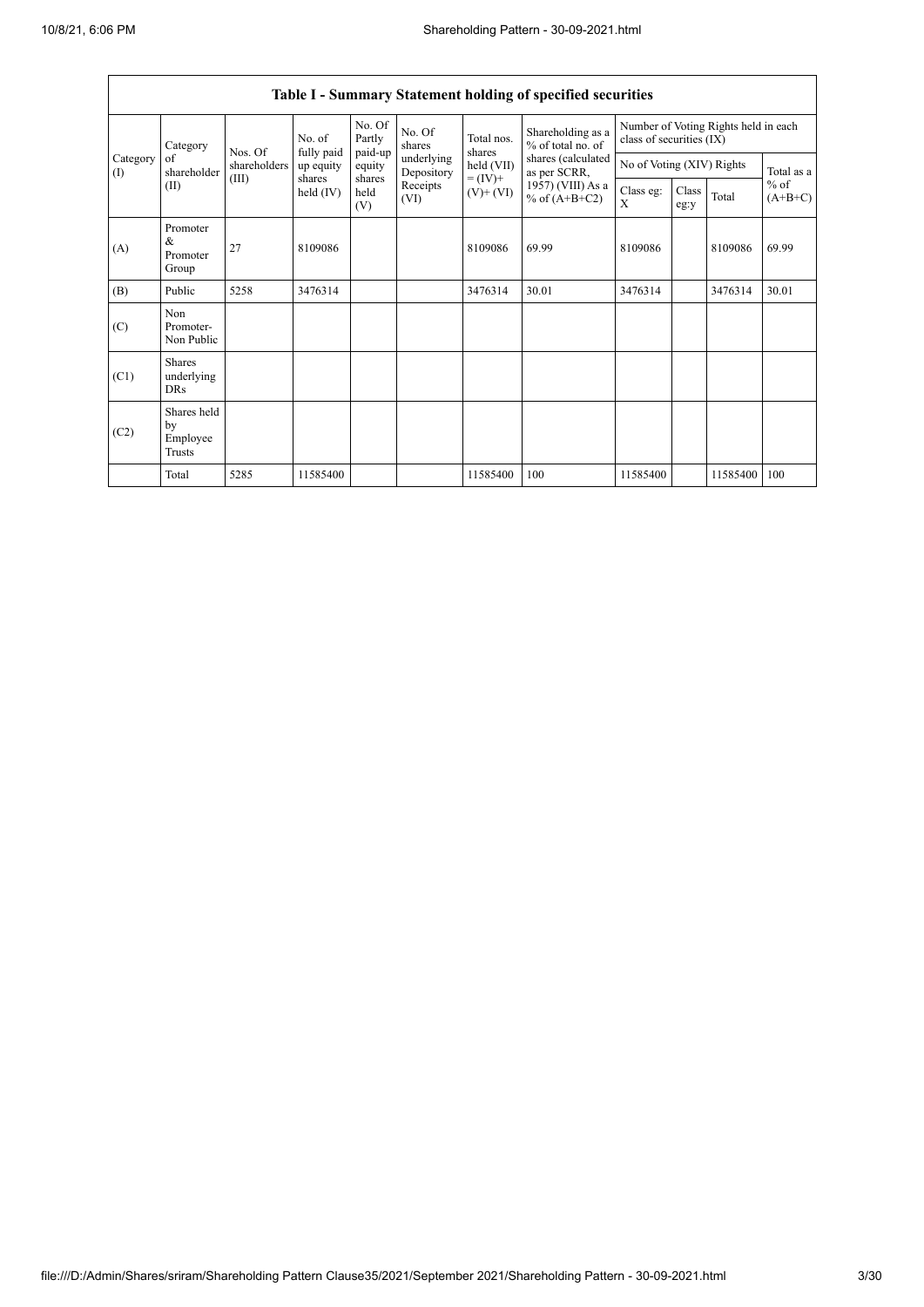|                               | Table I - Summary Statement holding of specified securities |                                                                                                                              |             |                                                                                                               |                                                                                                                                                                                  |                                        |                                                  |                                                                               |                                                                    |                                       |
|-------------------------------|-------------------------------------------------------------|------------------------------------------------------------------------------------------------------------------------------|-------------|---------------------------------------------------------------------------------------------------------------|----------------------------------------------------------------------------------------------------------------------------------------------------------------------------------|----------------------------------------|--------------------------------------------------|-------------------------------------------------------------------------------|--------------------------------------------------------------------|---------------------------------------|
| Category<br>of<br>(1)<br>(II) | Category                                                    | No. Of<br>No. of<br>Shares<br>Shares<br>Underlying<br>Outstanding<br>convertible<br>Warrants<br>securities<br>$(X_i)$<br>(X) | Underlying  | No. Of Shares<br>Underlying<br>Outstanding<br>convertible<br>securities and<br>No. Of<br>Warrants (Xi)<br>(a) | Shareholding, as a %<br>assuming full<br>conversion of<br>convertible securities (<br>as a percentage of<br>diluted share capital)<br>$(XI) = (VII)+(X) As a %$<br>of $(A+B+C2)$ | Number of<br>Locked in<br>shares (XII) |                                                  | Number of<br><b>Shares</b><br>pledged or<br>otherwise<br>encumbered<br>(XIII) |                                                                    | Number of<br>equity shares<br>held in |
|                               | shareholder                                                 |                                                                                                                              | Outstanding |                                                                                                               |                                                                                                                                                                                  | No.<br>(a)                             | As a<br>$%$ of<br>total<br>Shares<br>held<br>(b) | No.<br>(a)                                                                    | As $\mathbf{a}$<br>$%$ of<br>total<br><b>Shares</b><br>held<br>(b) | dematerialized<br>form $(XIV)$        |
| (A)                           | Promoter<br>&<br>Promoter<br>Group                          |                                                                                                                              |             |                                                                                                               | 69.99                                                                                                                                                                            |                                        |                                                  |                                                                               |                                                                    | 5209636                               |
| (B)                           | Public                                                      |                                                                                                                              |             |                                                                                                               | 30.01                                                                                                                                                                            |                                        |                                                  |                                                                               |                                                                    | 2365693                               |
| (C)                           | Non<br>Promoter-<br>Non Public                              |                                                                                                                              |             |                                                                                                               |                                                                                                                                                                                  |                                        |                                                  |                                                                               |                                                                    |                                       |
| (C1)                          | <b>Shares</b><br>underlying<br><b>DRs</b>                   |                                                                                                                              |             |                                                                                                               |                                                                                                                                                                                  |                                        |                                                  |                                                                               |                                                                    |                                       |
| (C2)                          | Shares held<br>by<br>Employee<br><b>Trusts</b>              |                                                                                                                              |             |                                                                                                               |                                                                                                                                                                                  |                                        |                                                  |                                                                               |                                                                    |                                       |
|                               | Total                                                       |                                                                                                                              |             |                                                                                                               | 100                                                                                                                                                                              |                                        |                                                  |                                                                               |                                                                    | 7575329                               |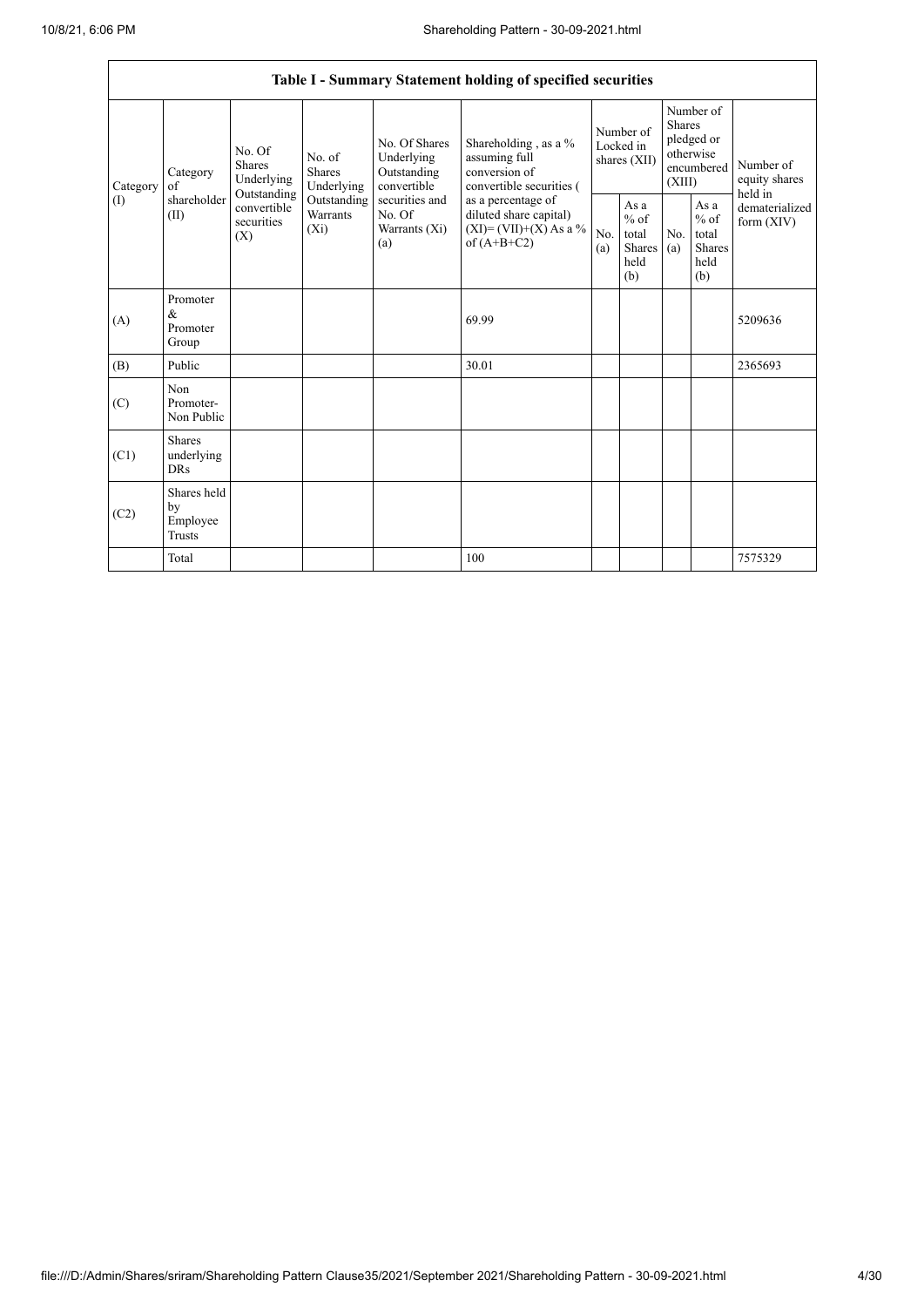$\overline{1}$ 

 $\overline{\mathsf{I}}$ 

|                                                                                                | Table II - Statement showing shareholding pattern of the Promoter and Promoter Group                                |                         |                                             |                                 |                                    |                             |                                                                                    |                                                                  |               |          |                           |
|------------------------------------------------------------------------------------------------|---------------------------------------------------------------------------------------------------------------------|-------------------------|---------------------------------------------|---------------------------------|------------------------------------|-----------------------------|------------------------------------------------------------------------------------|------------------------------------------------------------------|---------------|----------|---------------------------|
|                                                                                                |                                                                                                                     |                         |                                             | No.<br>Of                       | No. Of                             | Total nos.                  | Shareholding<br>as a % of<br>total no. of<br>shares<br>(calculated as<br>per SCRR, | Number of Voting Rights held in each<br>class of securities (IX) |               |          |                           |
| Sr.                                                                                            | Category &<br>Name of the<br>Shareholders (I)                                                                       | Nos. Of<br>shareholders | No. of<br>fully paid<br>up equity<br>shares | Partly<br>paid-<br>up<br>equity | shares<br>underlying<br>Depository | shares<br>held<br>$(VII) =$ |                                                                                    | No of Voting (XIV) Rights                                        |               |          | Total<br>as a %<br>of     |
|                                                                                                |                                                                                                                     | (III)                   | held $(IV)$                                 | shares<br>held<br>(V)           | Receipts<br>(VI)                   | $(IV)^+$<br>$(V)$ + $(VI)$  | 1957) (VIII)<br>As a % of<br>$(A+B+C2)$                                            | Class eg:<br>X                                                   | Class<br>eg:y | Total    | Total<br>Voting<br>rights |
| А                                                                                              | Table II - Statement showing shareholding pattern of the Promoter and Promoter Group                                |                         |                                             |                                 |                                    |                             |                                                                                    |                                                                  |               |          |                           |
| (1)                                                                                            | Indian                                                                                                              |                         |                                             |                                 |                                    |                             |                                                                                    |                                                                  |               |          |                           |
| (a)                                                                                            | Individuals/Hindu<br>undivided Family                                                                               | 15                      | 337864                                      |                                 |                                    | 337864                      | 2.92                                                                               | 337864                                                           |               | 337864   | 2.92                      |
| (d)                                                                                            | Any Other<br>(specify)                                                                                              | $\mathbf{1}$            | 1511000                                     |                                 |                                    | 1511000                     | 13.04                                                                              | 1511000                                                          |               | 1511000  | 13.04                     |
| Sub-Total<br>(A)(1)                                                                            |                                                                                                                     | 16                      | 1848864                                     |                                 |                                    | 1848864                     | 15.96                                                                              | 1848864                                                          |               | 1848864  | 15.96                     |
| (2)                                                                                            | Foreign                                                                                                             |                         |                                             |                                 |                                    |                             |                                                                                    |                                                                  |               |          |                           |
| (a)                                                                                            | Individuals<br>(NonResident<br>Individuals/<br>Foreign<br>Individuals)                                              | 9                       | 4969322                                     |                                 |                                    | 4969322                     | 42.89                                                                              | 4969322                                                          |               | 4969322  | 42.89                     |
| (e)                                                                                            | Any Other<br>(specify)                                                                                              | $\sqrt{2}$              | 1290900                                     |                                 |                                    | 1290900                     | 11.14                                                                              | 1290900                                                          |               | 1290900  | 11.14                     |
| Sub-Total<br>(A)(2)                                                                            |                                                                                                                     | 11                      | 6260222                                     |                                 |                                    | 6260222                     | 54.04                                                                              | 6260222                                                          |               | 6260222  | 54.04                     |
| Total<br>Shareholding<br>of Promoter<br>and<br>Promoter<br>Group $(A)=$<br>$(A)(1)+(A)$<br>(2) |                                                                                                                     | 27                      | 8109086                                     |                                 |                                    | 8109086                     | 69.99                                                                              | 8109086                                                          |               | 8109086  | 69.99                     |
| B                                                                                              | Table III - Statement showing shareholding pattern of the Public shareholder                                        |                         |                                             |                                 |                                    |                             |                                                                                    |                                                                  |               |          |                           |
| (1)                                                                                            | Institutions                                                                                                        |                         |                                             |                                 |                                    |                             |                                                                                    |                                                                  |               |          |                           |
| (3)                                                                                            | Non-institutions                                                                                                    |                         |                                             |                                 |                                    |                             |                                                                                    |                                                                  |               |          |                           |
| (a(i))                                                                                         | Individuals -<br>i.Individual<br>shareholders<br>holding nominal<br>share capital up<br>to Rs. 2 lakhs.             | 5212                    | 1625049                                     |                                 |                                    | 1625049                     | 14.03                                                                              | 1625049                                                          |               | 1625049  | 14.03                     |
| (a(ii))                                                                                        | Individuals - ii.<br>Individual<br>shareholders<br>holding nominal<br>share capital in<br>excess of Rs. 2<br>lakhs. | 8                       | 1238507                                     |                                 |                                    | 1238507                     | 10.69                                                                              | 1238507                                                          |               | 1238507  | 10.69                     |
| (c)                                                                                            | <b>Employee Trusts</b>                                                                                              | $\mathbf{1}$            | 600000                                      |                                 |                                    | 600000                      | 5.18                                                                               | 600000                                                           |               | 600000   | 5.18                      |
| (e)                                                                                            | Any Other<br>(specify)                                                                                              | 37                      | 12758                                       |                                 |                                    | 12758                       | 0.11                                                                               | 12758                                                            |               | 12758    | 0.11                      |
| Sub-Total<br>(B)(3)                                                                            |                                                                                                                     | 5258                    | 3476314                                     |                                 |                                    | 3476314                     | 30.01                                                                              | 3476314                                                          |               | 3476314  | 30.01                     |
| <b>Total Public</b><br>Shareholding<br>$(B)=(B)(1)+$<br>$(B)(2)+(B)$<br>(3)                    |                                                                                                                     | 5258                    | 3476314                                     |                                 |                                    | 3476314                     | 30.01                                                                              | 3476314                                                          |               | 3476314  | 30.01                     |
| $\mathbf C$                                                                                    | Table IV - Statement showing shareholding pattern of the Non Promoter- Non Public shareholder                       |                         |                                             |                                 |                                    |                             |                                                                                    |                                                                  |               |          |                           |
| Total (<br>$A+B+C2$ )                                                                          |                                                                                                                     | 5285                    | 11585400                                    |                                 |                                    | 11585400                    | 100                                                                                | 11585400                                                         |               | 11585400 | 100                       |
| Total<br>$(A+B+C)$                                                                             |                                                                                                                     | 5285                    | 11585400                                    |                                 |                                    | 11585400                    | 100                                                                                | 11585400                                                         |               | 11585400 | 100                       |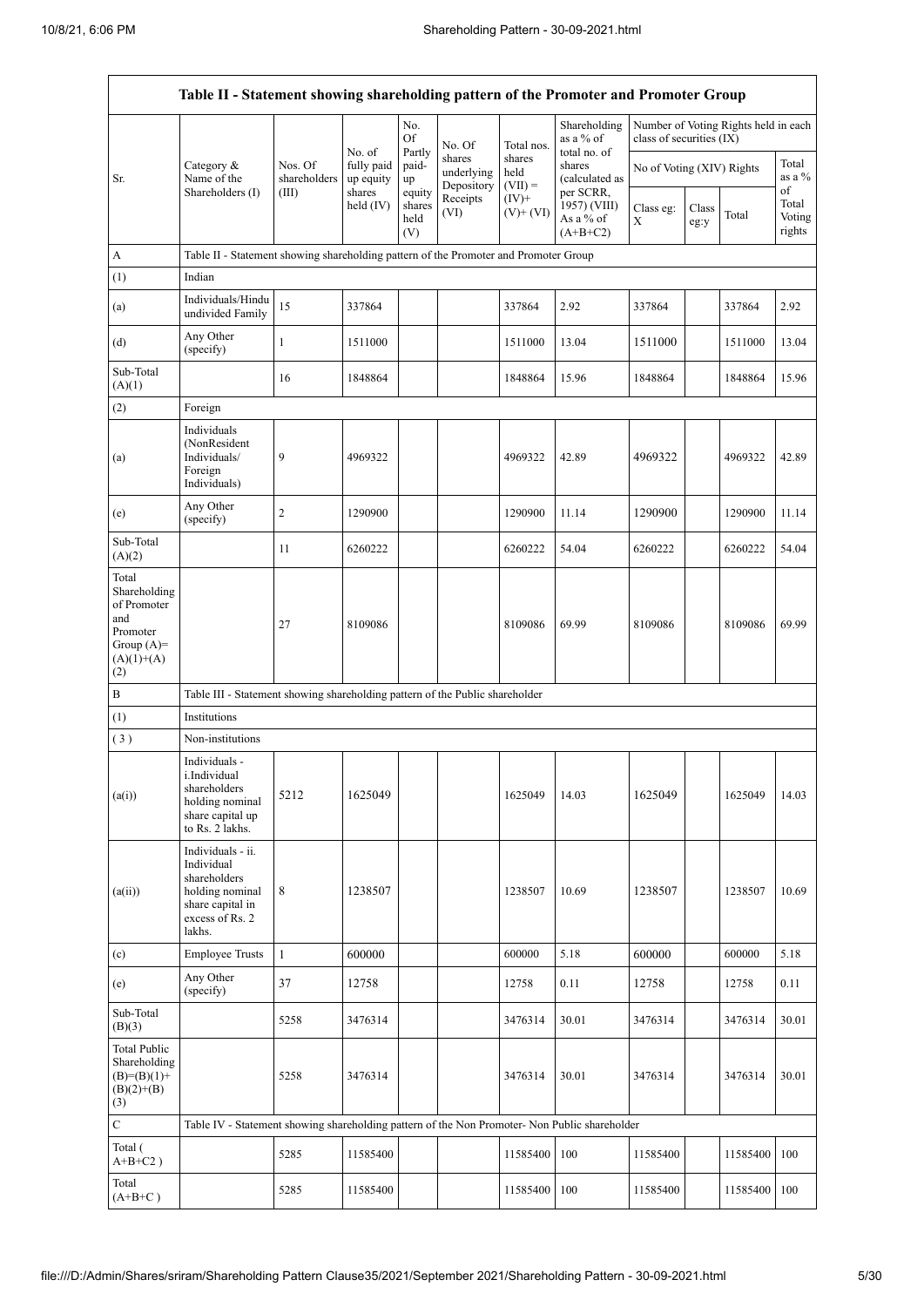| Table II - Statement showing shareholding pattern of the Promoter and Promoter Group    |                                                                                                                                    |                                                                                      |                                                                 |                                                                                                                        |  |                                                         |            |                                                                  |                                           |  |  |
|-----------------------------------------------------------------------------------------|------------------------------------------------------------------------------------------------------------------------------------|--------------------------------------------------------------------------------------|-----------------------------------------------------------------|------------------------------------------------------------------------------------------------------------------------|--|---------------------------------------------------------|------------|------------------------------------------------------------------|-------------------------------------------|--|--|
|                                                                                         | No. Of<br><b>Shares</b><br>Underlying                                                                                              | No. of<br><b>Shares</b>                                                              | No. Of Shares<br>Underlying<br>Outstanding                      | Shareholding, as a %<br>assuming full<br>conversion of                                                                 |  | Number of<br>Locked in<br>shares (XII)                  |            | Number of Shares<br>pledged or<br>otherwise<br>encumbered (XIII) | Number of<br>equity shares                |  |  |
| Sr.<br>(X)                                                                              | Outstanding<br>convertible<br>securities                                                                                           | Underlying<br>Outstanding<br><b>Warrants</b><br>$(X_i)$                              | convertible<br>securities and<br>No. Of<br>Warrants (Xi)<br>(a) | convertible securities (<br>as a percentage of<br>diluted share capital)<br>$(XI) = (VII)+(X) As a$<br>% of $(A+B+C2)$ |  | As a<br>$%$ of<br>total<br><b>Shares</b><br>held<br>(b) | No.<br>(a) | As a % of total<br>Shares held<br>(b)                            | held in<br>dematerialized<br>form $(XIV)$ |  |  |
| А                                                                                       |                                                                                                                                    | Table II - Statement showing shareholding pattern of the Promoter and Promoter Group |                                                                 |                                                                                                                        |  |                                                         |            |                                                                  |                                           |  |  |
| (1)                                                                                     | Indian                                                                                                                             |                                                                                      |                                                                 |                                                                                                                        |  |                                                         |            |                                                                  |                                           |  |  |
| (a)                                                                                     |                                                                                                                                    |                                                                                      |                                                                 | 2.92                                                                                                                   |  |                                                         |            |                                                                  | 89584                                     |  |  |
| (d)                                                                                     |                                                                                                                                    |                                                                                      |                                                                 | 13.04                                                                                                                  |  |                                                         |            |                                                                  | 1511000                                   |  |  |
| Sub-Total (A)<br>(1)                                                                    |                                                                                                                                    |                                                                                      |                                                                 | 15.96                                                                                                                  |  |                                                         |            |                                                                  | 1600584                                   |  |  |
| (2)                                                                                     | Foreign                                                                                                                            |                                                                                      |                                                                 |                                                                                                                        |  |                                                         |            |                                                                  |                                           |  |  |
| (a)                                                                                     |                                                                                                                                    |                                                                                      |                                                                 | 42.89                                                                                                                  |  |                                                         |            |                                                                  | 3609052                                   |  |  |
| (e)                                                                                     |                                                                                                                                    |                                                                                      |                                                                 | 11.14                                                                                                                  |  |                                                         |            |                                                                  | $\boldsymbol{0}$                          |  |  |
| Sub-Total (A)<br>(2)                                                                    |                                                                                                                                    |                                                                                      |                                                                 | 54.04                                                                                                                  |  |                                                         |            |                                                                  | 3609052                                   |  |  |
| Total<br>Shareholding<br>of Promoter<br>and Promoter<br>Group $(A)=$<br>$(A)(1)+(A)(2)$ |                                                                                                                                    |                                                                                      |                                                                 | 69.99                                                                                                                  |  |                                                         |            |                                                                  | 5209636                                   |  |  |
| $\, {\bf B}$                                                                            |                                                                                                                                    |                                                                                      |                                                                 | Table III - Statement showing shareholding pattern of the Public shareholder                                           |  |                                                         |            |                                                                  |                                           |  |  |
| (1)                                                                                     | Institutions                                                                                                                       |                                                                                      |                                                                 |                                                                                                                        |  |                                                         |            |                                                                  |                                           |  |  |
| (3)                                                                                     | Non-institutions                                                                                                                   |                                                                                      |                                                                 |                                                                                                                        |  |                                                         |            |                                                                  |                                           |  |  |
| (a(i))                                                                                  |                                                                                                                                    |                                                                                      |                                                                 | 14.03                                                                                                                  |  |                                                         |            |                                                                  | 1418728                                   |  |  |
| (a(ii))                                                                                 |                                                                                                                                    |                                                                                      |                                                                 | 10.69                                                                                                                  |  |                                                         |            |                                                                  | 935207                                    |  |  |
| (c)                                                                                     |                                                                                                                                    |                                                                                      |                                                                 | 5.18                                                                                                                   |  |                                                         |            |                                                                  | $\boldsymbol{0}$                          |  |  |
| (e)                                                                                     |                                                                                                                                    |                                                                                      |                                                                 | 0.11                                                                                                                   |  |                                                         |            |                                                                  | 11758                                     |  |  |
| Sub-Total (B)<br>(3)                                                                    |                                                                                                                                    |                                                                                      |                                                                 | 30.01                                                                                                                  |  |                                                         |            |                                                                  | 2365693                                   |  |  |
| <b>Total Public</b><br>Shareholding<br>$(B)= (B)(1) +$<br>$(B)(2)+(B)(3)$               |                                                                                                                                    |                                                                                      |                                                                 | 30.01                                                                                                                  |  |                                                         |            |                                                                  | 2365693                                   |  |  |
| $\mathbf C$                                                                             |                                                                                                                                    |                                                                                      |                                                                 | Table IV - Statement showing shareholding pattern of the Non Promoter- Non Public shareholder                          |  |                                                         |            |                                                                  |                                           |  |  |
| Total (<br>$A+B+C2$ )                                                                   |                                                                                                                                    |                                                                                      |                                                                 | 100                                                                                                                    |  |                                                         |            |                                                                  | 7575329                                   |  |  |
| Total<br>$(A+B+C)$                                                                      |                                                                                                                                    |                                                                                      |                                                                 | 100                                                                                                                    |  |                                                         |            |                                                                  | 7575329                                   |  |  |
|                                                                                         | Textual<br>Disclosure of notes in case of promoter holiding in dematerialsed form is less than 100 percentage<br>Information $(1)$ |                                                                                      |                                                                 |                                                                                                                        |  |                                                         |            |                                                                  |                                           |  |  |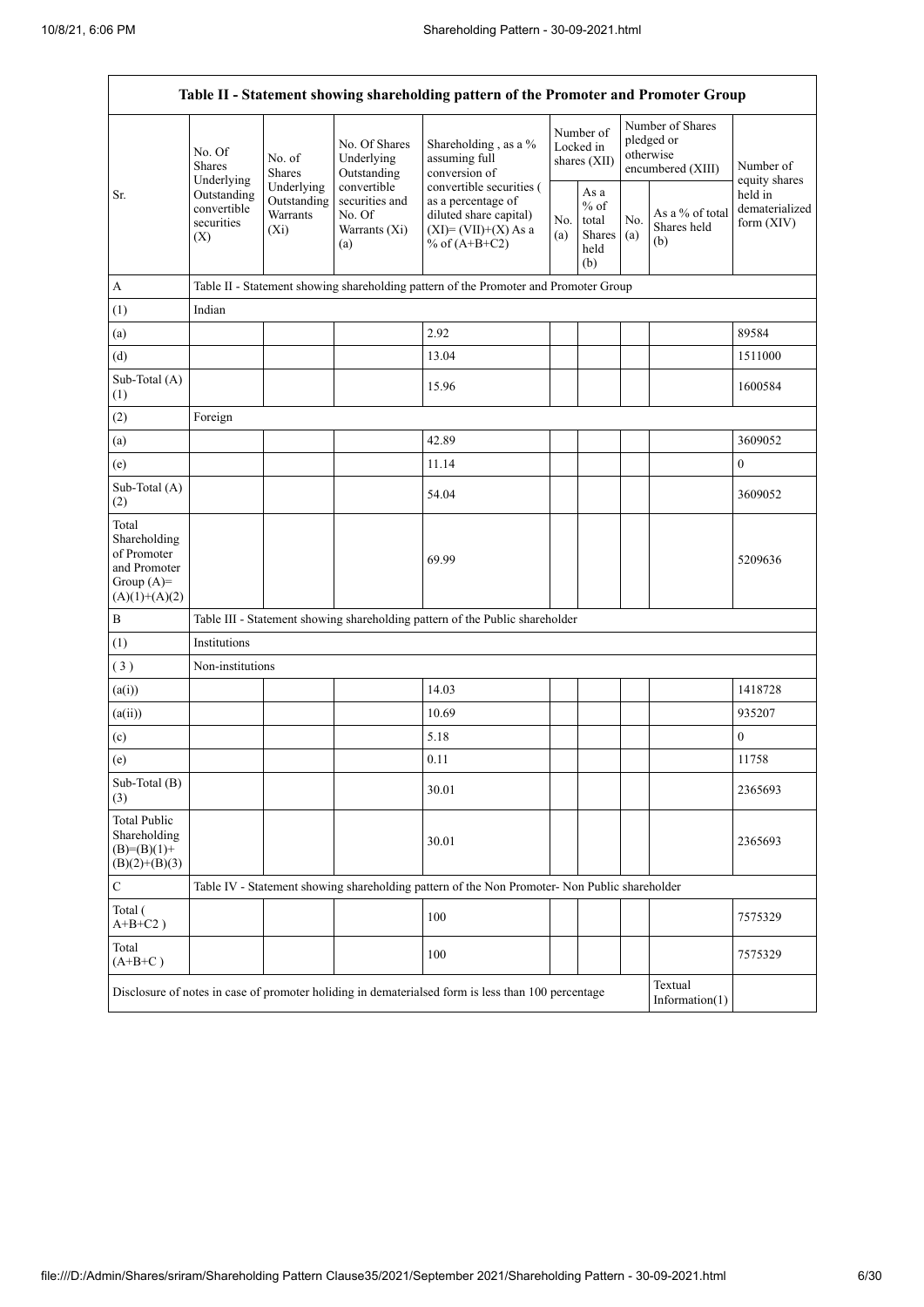| <b>Text Block</b>     |                                                                                                                                                                                                                                                                                                                                                                                                                                                                                                                                                |  |  |  |  |  |
|-----------------------|------------------------------------------------------------------------------------------------------------------------------------------------------------------------------------------------------------------------------------------------------------------------------------------------------------------------------------------------------------------------------------------------------------------------------------------------------------------------------------------------------------------------------------------------|--|--|--|--|--|
| Textual Information() | With regard to the shares held by Mr P Ravindra Reddy holder has deceased and the family members are<br>in process of Transmitting the shares after completing the necessary legal formalities. The Company is<br>continuously in follow up with the promoters for dematerialising the shares and as on the date of filing<br>this shareholding pattern the demat percentage is 66%. The Company would strive and achieve the<br>remaining percentage in demat. Company is following up with promoters to get dematerialising their<br>shares. |  |  |  |  |  |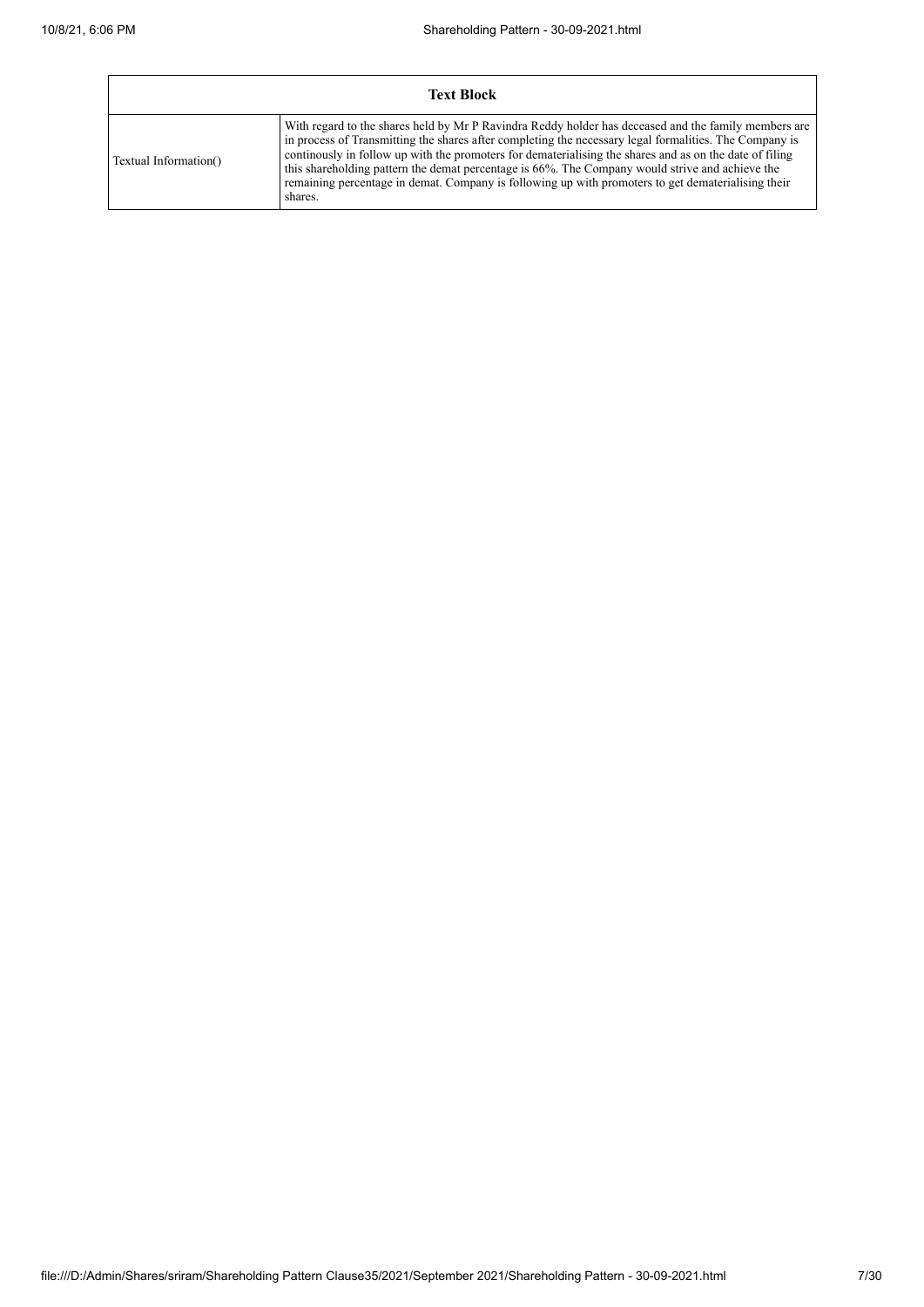|                                                                                                                                                                                          |                                 |                                                                    | Individuals/Hindu undivided Family              |                                                 |                  |                       |                  |
|------------------------------------------------------------------------------------------------------------------------------------------------------------------------------------------|---------------------------------|--------------------------------------------------------------------|-------------------------------------------------|-------------------------------------------------|------------------|-----------------------|------------------|
| Searial No.                                                                                                                                                                              | $\mathbf{1}$                    | $\overline{c}$                                                     | 3                                               | $\overline{4}$                                  | 5                | 6                     | 7                |
| Name of the<br>Shareholders (I)                                                                                                                                                          | <b>SAMANTHA</b><br><b>REDDY</b> | <b>SRINIVAS</b><br><b>REDDY</b><br><b>PARVATHA</b><br><b>REDDY</b> | <b>NEELAM</b><br><b>JAYANTH</b><br><b>REDDY</b> | $\mathbf{P}$<br><b>RAVINDRA</b><br><b>REDDY</b> | <b>HARSHINI</b>  | DR K<br><b>LAHIRI</b> | P<br>LEELAVATHI  |
| PAN(II)                                                                                                                                                                                  | ADFPP4125P                      | APSPP0320D                                                         | ACUPN6853C                                      | AFXPP2429R                                      | BICPP2053F       | AAIPL5235C            | AGXPP3009M       |
| No. of fully paid<br>up equity shares<br>held $(IV)$                                                                                                                                     | 15900                           | 300                                                                | 7900                                            | 212110                                          | 18000            | 600                   | 2510             |
| No. Of Partly paid-<br>up equity shares<br>held(V)                                                                                                                                       |                                 |                                                                    |                                                 |                                                 |                  |                       |                  |
| No. Of shares<br>underlying<br>Depository<br>Receipts (VI)                                                                                                                               |                                 |                                                                    |                                                 |                                                 |                  |                       |                  |
| Total nos. shares<br>held $(VII) = (IV) +$<br>$(V) + (VI)$                                                                                                                               | 15900                           | 300                                                                | 7900                                            | 212110                                          | 18000            | 600                   | 2510             |
| Shareholding as a<br>% of total no. of<br>shares (calculated<br>as per SCRR,<br>1957) (VIII) As a<br>% of $(A+B+C2)$                                                                     | 0.14                            | $\boldsymbol{0}$                                                   | 0.07                                            | 1.83                                            | 0.16             | 0.01                  | 0.02             |
|                                                                                                                                                                                          |                                 | Number of Voting Rights held in each class of securities (IX)      |                                                 |                                                 |                  |                       |                  |
| Class eg:X                                                                                                                                                                               | 15900                           | 300                                                                | 7900                                            | 212110                                          | 18000            | 600                   | 2510             |
| Class eg:y                                                                                                                                                                               |                                 |                                                                    |                                                 |                                                 |                  |                       |                  |
| Total                                                                                                                                                                                    | 15900                           | 300                                                                | 7900                                            | 212110                                          | 18000            | 600                   | 2510             |
| Total as a % of<br><b>Total Voting rights</b>                                                                                                                                            | 0.14                            | $\boldsymbol{0}$                                                   | 0.07                                            | 1.83                                            | 0.16             | 0.01                  | 0.02             |
| No. Of Shares<br>Underlying<br>Outstanding<br>convertible<br>securities (X)                                                                                                              |                                 |                                                                    |                                                 |                                                 |                  |                       |                  |
| No. of Shares<br>Underlying<br>Outstanding<br>Warrants (Xi)                                                                                                                              |                                 |                                                                    |                                                 |                                                 |                  |                       |                  |
| No. Of Shares<br>Underlying<br>Outstanding<br>convertible<br>securities and No.<br>Of Warrants (Xi)<br>(a)                                                                               |                                 |                                                                    |                                                 |                                                 |                  |                       |                  |
| Shareholding, as a<br>% assuming full<br>conversion of<br>convertible<br>securities (as a<br>percentage of<br>diluted share<br>capital) (XI)=<br>$(VII)+(Xi)(a)$ As a<br>% of $(A+B+C2)$ | 0.14                            | $\boldsymbol{0}$                                                   | 0.07                                            | 1.83                                            | 0.16             | 0.01                  | 0.02             |
| Number of Locked in shares (XII)                                                                                                                                                         |                                 |                                                                    |                                                 |                                                 |                  |                       |                  |
| No. $(a)$                                                                                                                                                                                |                                 |                                                                    |                                                 |                                                 |                  |                       |                  |
| As a % of total<br>Shares held (b)                                                                                                                                                       |                                 |                                                                    |                                                 |                                                 |                  |                       |                  |
|                                                                                                                                                                                          |                                 | Number of Shares pledged or otherwise encumbered (XIII)            |                                                 |                                                 |                  |                       |                  |
| No. (a)                                                                                                                                                                                  |                                 |                                                                    |                                                 |                                                 |                  |                       |                  |
| As a % of total<br>Shares held (b)                                                                                                                                                       |                                 |                                                                    |                                                 |                                                 |                  |                       |                  |
| Number of equity<br>shares held in                                                                                                                                                       | 5390                            | 300                                                                | 7900                                            | $\boldsymbol{0}$                                | $\boldsymbol{0}$ | $\boldsymbol{0}$      | $\boldsymbol{0}$ |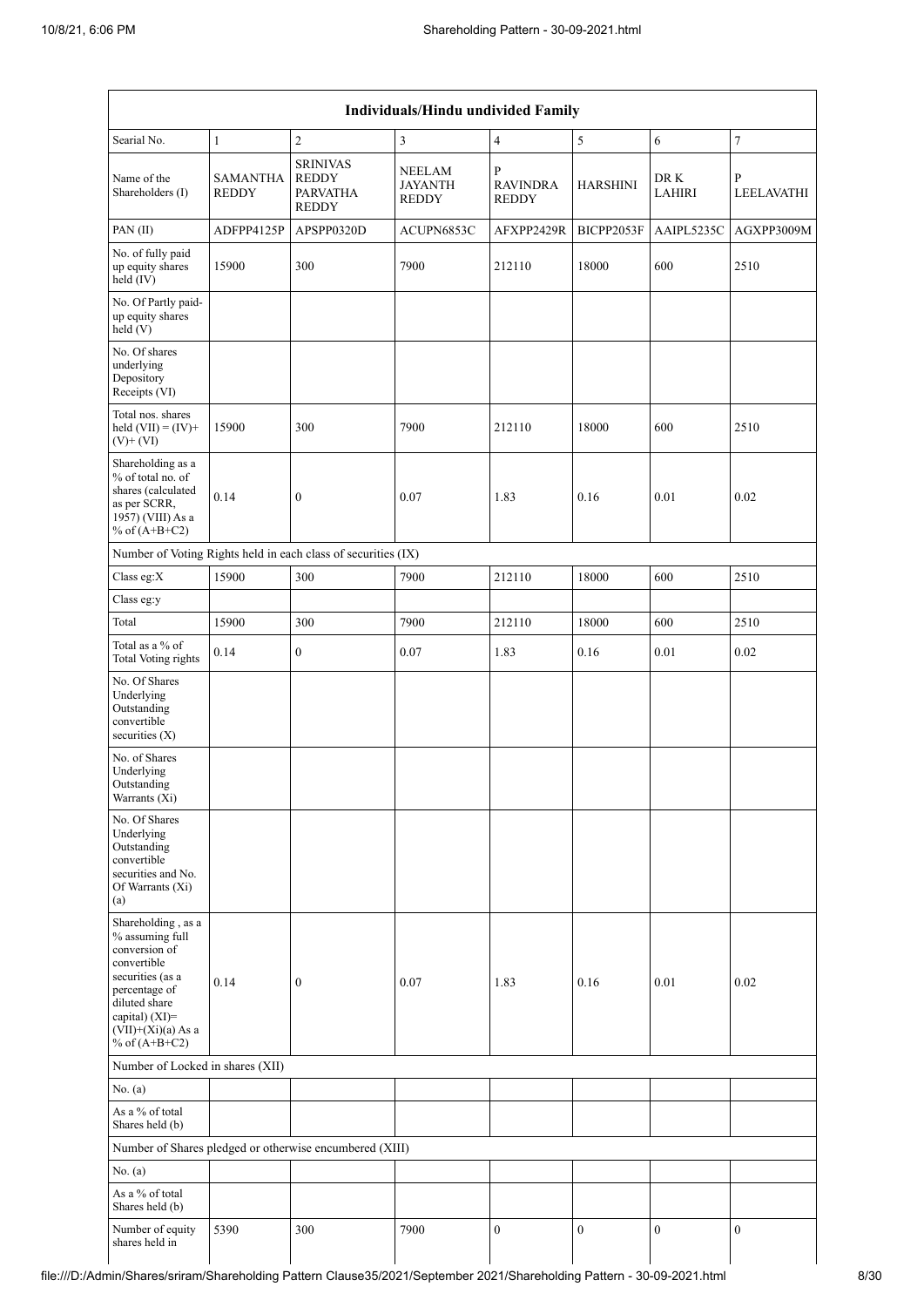# 10/8/21, 6:06 PM Shareholding Pattern - 30-09-2021.html

| dematerialized<br>form $(XIV)$  |          |          |                |          |                   |                   |          |
|---------------------------------|----------|----------|----------------|----------|-------------------|-------------------|----------|
| Reason for not providing PAN    |          |          |                |          |                   |                   |          |
| Reason for not<br>providing PAN |          |          |                |          |                   |                   |          |
| Shareholder type                | Promoter | Promoter | Promoter Group | Promoter | Promoter<br>Group | Promoter<br>Group | Promoter |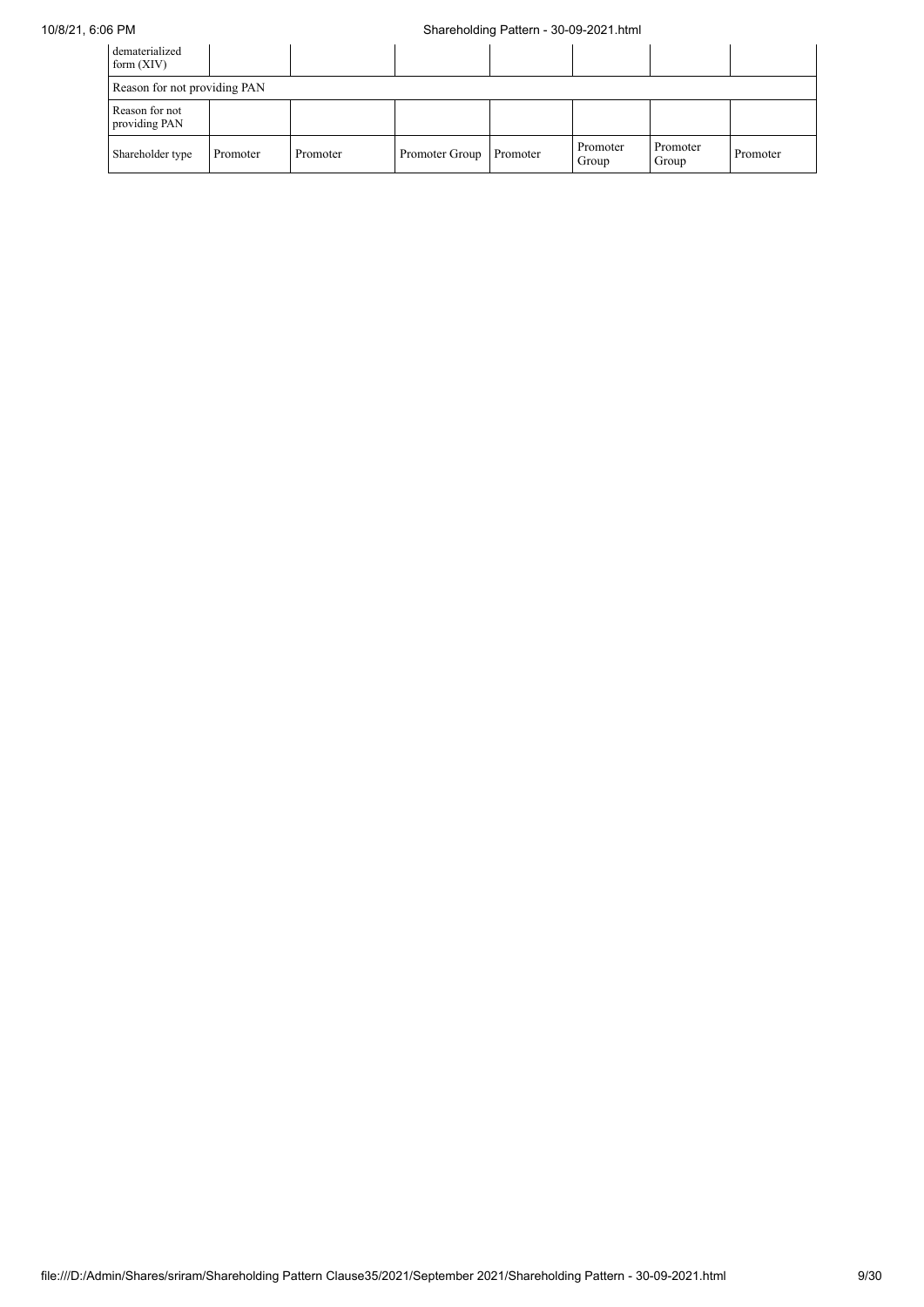| Individuals/Hindu undivided Family                                                                                                                                                       |                           |                  |                          |                                               |                                               |                                      |                                       |
|------------------------------------------------------------------------------------------------------------------------------------------------------------------------------------------|---------------------------|------------------|--------------------------|-----------------------------------------------|-----------------------------------------------|--------------------------------------|---------------------------------------|
| Searial No.                                                                                                                                                                              | $\,8\,$                   | $\overline{9}$   | 10                       | 11                                            | 12                                            | 13                                   | 14                                    |
| Name of the<br>Shareholders (I)                                                                                                                                                          | N LAVANYA<br><b>REDDY</b> | <b>S RAMESH</b>  | L PRATAP<br><b>REDDY</b> | ${\bf R}$<br><b>SUBBARAMI</b><br><b>REDDY</b> | <b>JMADAN</b><br><b>MOHAN</b><br><b>REDDY</b> | J<br><b>VASANTHA</b><br><b>REDDY</b> | N<br><b>CHINNAPPA</b><br><b>REDDY</b> |
| PAN(II)                                                                                                                                                                                  | ZZZZZ9999Z                | ZZZZZ9999Z       | ABDPL6050F               | AHWPR4951N                                    | ACRPJ6691D                                    | ADEPJ8596K                           | ZZZZZ9999Z                            |
| No. of fully paid<br>up equity shares<br>held (IV)                                                                                                                                       | 2500                      | 2000             | 1000                     | 1010                                          | $10$                                          | 74004                                | 10                                    |
| No. Of Partly paid-<br>up equity shares<br>held(V)                                                                                                                                       |                           |                  |                          |                                               |                                               |                                      |                                       |
| No. Of shares<br>underlying<br>Depository<br>Receipts (VI)                                                                                                                               |                           |                  |                          |                                               |                                               |                                      |                                       |
| Total nos. shares<br>held $(VII) = (IV) +$<br>$(V)$ + $(VI)$                                                                                                                             | 2500                      | 2000             | 1000                     | 1010                                          | 10                                            | 74004                                | 10                                    |
| Shareholding as a<br>% of total no. of<br>shares (calculated<br>as per SCRR,<br>1957) (VIII) As a<br>% of $(A+B+C2)$                                                                     | 0.02                      | 0.02             | 0.01                     | 0.01                                          | $\boldsymbol{0}$                              | 0.64                                 | $\boldsymbol{0}$                      |
| Number of Voting Rights held in each class of securities (IX)                                                                                                                            |                           |                  |                          |                                               |                                               |                                      |                                       |
| Class eg:X                                                                                                                                                                               | 2500                      | 2000             | 1000                     | 1010                                          | 10                                            | 74004                                | 10                                    |
| Class eg:y                                                                                                                                                                               |                           |                  |                          |                                               |                                               |                                      |                                       |
| Total                                                                                                                                                                                    | 2500                      | 2000             | 1000                     | 1010                                          | 10                                            | 74004                                | 10                                    |
| Total as a % of<br>Total Voting rights                                                                                                                                                   | $0.02\,$                  | $0.02\,$         | 0.01                     | 0.01                                          | $\mathbf{0}$                                  | 0.64                                 | $\boldsymbol{0}$                      |
| No. Of Shares<br>Underlying<br>Outstanding<br>convertible<br>securities $(X)$                                                                                                            |                           |                  |                          |                                               |                                               |                                      |                                       |
| No. of Shares<br>Underlying<br>Outstanding<br>Warrants (Xi)                                                                                                                              |                           |                  |                          |                                               |                                               |                                      |                                       |
| No. Of Shares<br>Underlying<br>Outstanding<br>convertible<br>securities and No.<br>Of Warrants (Xi)<br>(a)                                                                               |                           |                  |                          |                                               |                                               |                                      |                                       |
| Shareholding, as a<br>% assuming full<br>conversion of<br>convertible<br>securities (as a<br>percentage of<br>diluted share<br>capital) (XI)=<br>$(VII)+(Xi)(a)$ As a<br>% of $(A+B+C2)$ | 0.02                      | 0.02             | 0.01                     | 0.01                                          | $\boldsymbol{0}$                              | 0.64                                 | $\boldsymbol{0}$                      |
| Number of Locked in shares (XII)                                                                                                                                                         |                           |                  |                          |                                               |                                               |                                      |                                       |
| No. (a)                                                                                                                                                                                  |                           |                  |                          |                                               |                                               |                                      |                                       |
| As a % of total<br>Shares held (b)                                                                                                                                                       |                           |                  |                          |                                               |                                               |                                      |                                       |
| Number of Shares pledged or otherwise encumbered (XIII)                                                                                                                                  |                           |                  |                          |                                               |                                               |                                      |                                       |
| No. (a)                                                                                                                                                                                  |                           |                  |                          |                                               |                                               |                                      |                                       |
| As a % of total<br>Shares held (b)                                                                                                                                                       |                           |                  |                          |                                               |                                               |                                      |                                       |
| Number of equity<br>shares held in<br>dematerialized<br>form $(XIV)$                                                                                                                     | $\boldsymbol{0}$          | $\boldsymbol{0}$ | 1000                     | 1000                                          | $\boldsymbol{0}$                              | 73994                                | $\boldsymbol{0}$                      |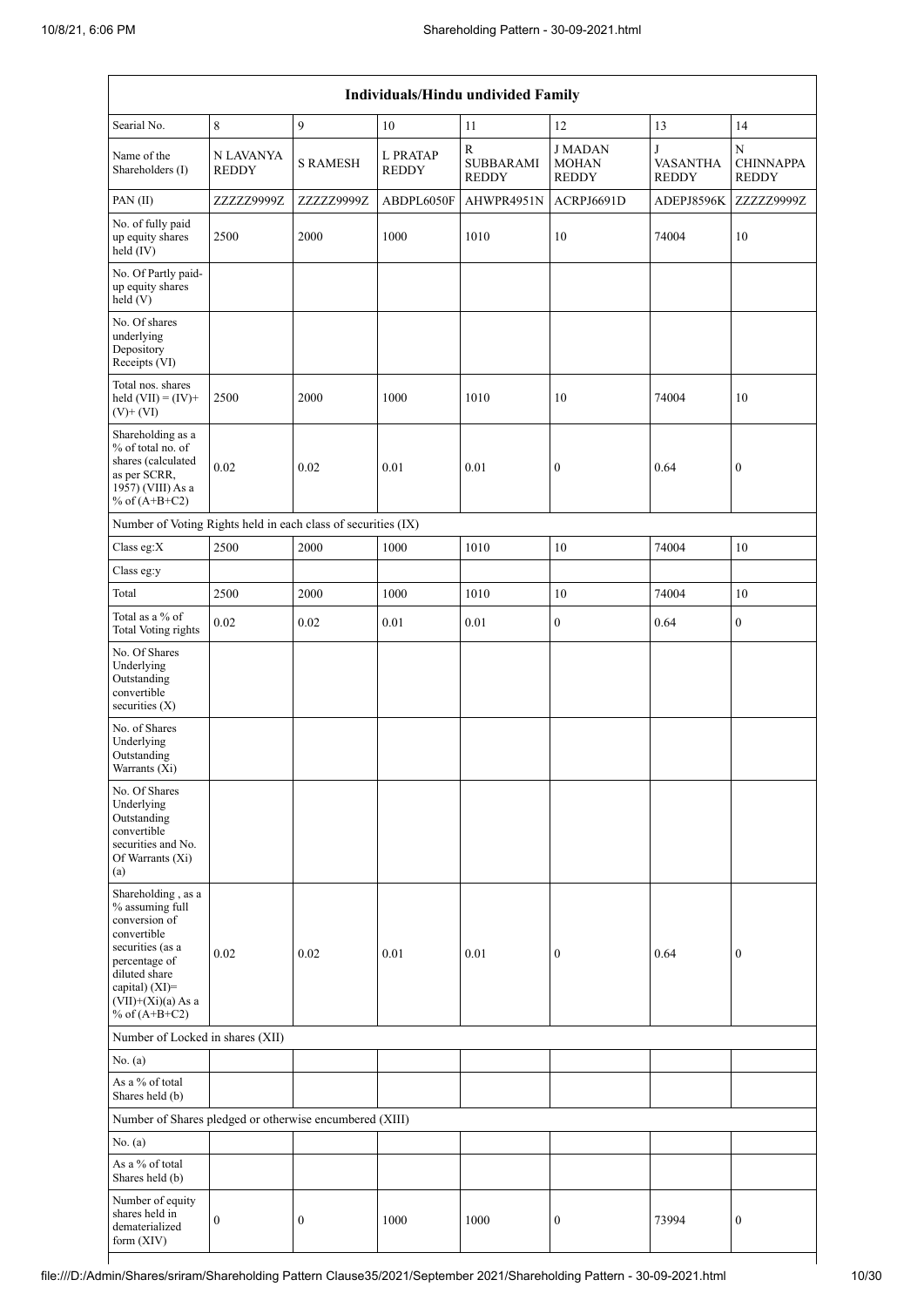| Reason for not providing PAN    |                              |                              |                   |          |          |          |                              |
|---------------------------------|------------------------------|------------------------------|-------------------|----------|----------|----------|------------------------------|
| Reason for not<br>providing PAN | Textual<br>Information $(1)$ | Textual<br>Information $(2)$ |                   |          |          |          | Textual<br>Information $(3)$ |
| Shareholder type                | Promoter<br>Group            | Promoter<br>Group            | Promoter<br>Group | Promoter | Promoter | Promoter | Promoter                     |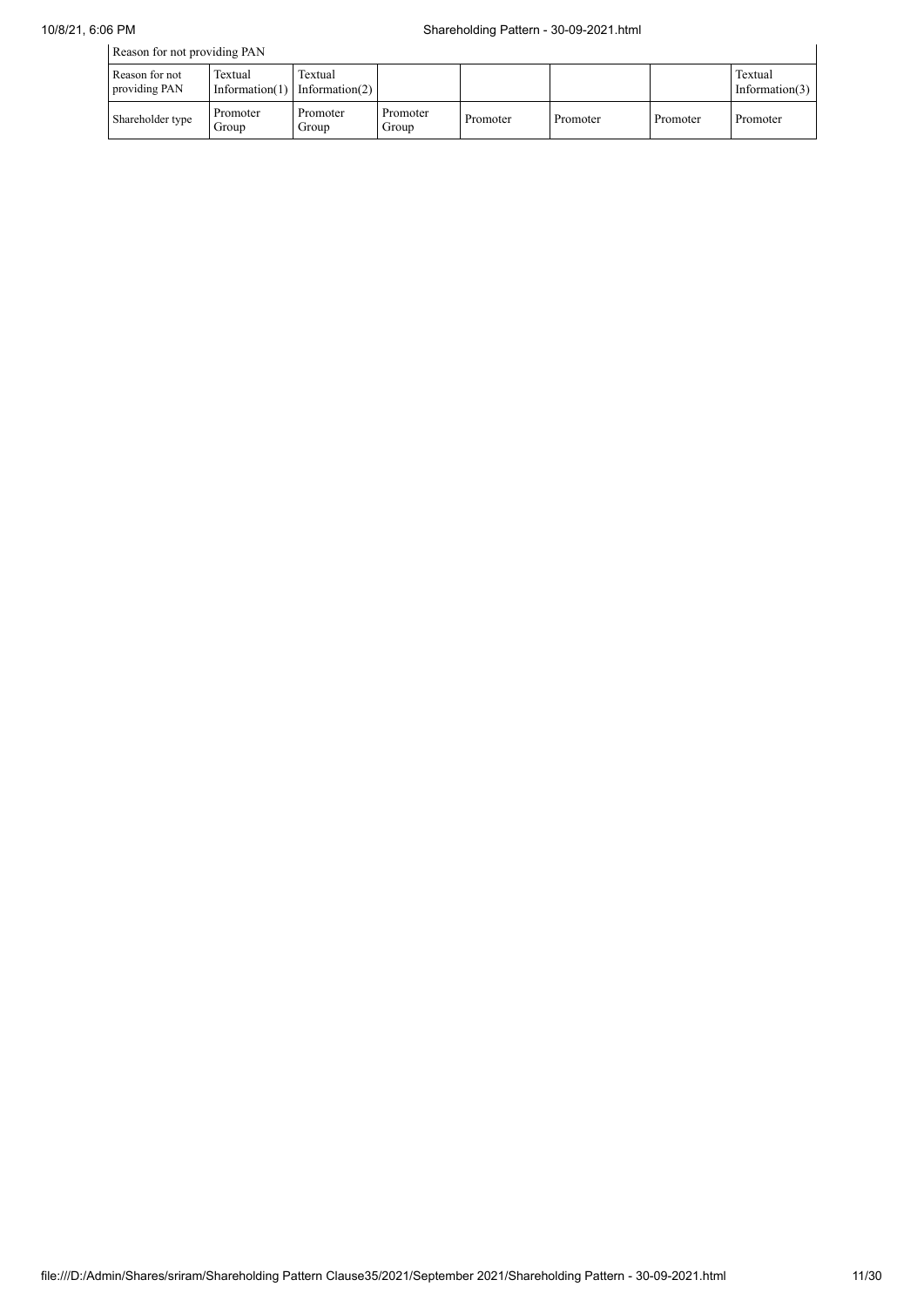| Individuals/Hindu undivided Family                                                                                                                                                       |                                                               |                       |  |  |  |  |  |
|------------------------------------------------------------------------------------------------------------------------------------------------------------------------------------------|---------------------------------------------------------------|-----------------------|--|--|--|--|--|
| Searial No.                                                                                                                                                                              | 15                                                            |                       |  |  |  |  |  |
| Name of the<br>Shareholders (I)                                                                                                                                                          | <b>ARUN RAJ</b>                                               | Click here to go back |  |  |  |  |  |
| PAN(II)                                                                                                                                                                                  | ZZZZZ9999Z                                                    | Total                 |  |  |  |  |  |
| No. of fully paid<br>up equity shares<br>held (IV)                                                                                                                                       | 10                                                            | 337864                |  |  |  |  |  |
| No. Of Partly paid-<br>up equity shares<br>held(V)                                                                                                                                       |                                                               |                       |  |  |  |  |  |
| No. Of shares<br>underlying<br>Depository<br>Receipts (VI)                                                                                                                               |                                                               |                       |  |  |  |  |  |
| Total nos. shares<br>held $(VII) = (IV) +$<br>$(V)$ + $(VI)$                                                                                                                             | 10                                                            | 337864                |  |  |  |  |  |
| Shareholding as a<br>% of total no. of<br>shares (calculated<br>as per SCRR,<br>1957) (VIII) As a<br>% of $(A+B+C2)$                                                                     | $\mathbf{0}$                                                  | 2.92                  |  |  |  |  |  |
|                                                                                                                                                                                          | Number of Voting Rights held in each class of securities (IX) |                       |  |  |  |  |  |
| Class eg:X                                                                                                                                                                               | 10                                                            | 337864                |  |  |  |  |  |
| Class eg:y                                                                                                                                                                               |                                                               |                       |  |  |  |  |  |
| Total                                                                                                                                                                                    | 10                                                            | 337864                |  |  |  |  |  |
| Total as a % of<br><b>Total Voting rights</b>                                                                                                                                            | $\boldsymbol{0}$                                              | 2.92                  |  |  |  |  |  |
| No. Of Shares<br>Underlying<br>Outstanding<br>convertible<br>securities (X)                                                                                                              |                                                               |                       |  |  |  |  |  |
| No. of Shares<br>Underlying<br>Outstanding<br>Warrants (Xi)                                                                                                                              |                                                               |                       |  |  |  |  |  |
| No. Of Shares<br>Underlying<br>Outstanding<br>convertible<br>securities and No.<br>Of Warrants (Xi)<br>(a)                                                                               |                                                               |                       |  |  |  |  |  |
| Shareholding, as a<br>% assuming full<br>conversion of<br>convertible<br>securities (as a<br>percentage of<br>diluted share<br>capital) (XI)=<br>$(VII)+(Xi)(a)$ As a<br>% of $(A+B+C2)$ | $\boldsymbol{0}$                                              | 2.92                  |  |  |  |  |  |
| Number of Locked in shares (XII)                                                                                                                                                         |                                                               |                       |  |  |  |  |  |
| No. $(a)$                                                                                                                                                                                |                                                               |                       |  |  |  |  |  |
| As a % of total<br>Shares held (b)                                                                                                                                                       |                                                               |                       |  |  |  |  |  |
| Number of Shares pledged or otherwise encumbered (XIII)                                                                                                                                  |                                                               |                       |  |  |  |  |  |
| No. (a)                                                                                                                                                                                  |                                                               |                       |  |  |  |  |  |
| As a % of total<br>Shares held (b)                                                                                                                                                       |                                                               |                       |  |  |  |  |  |
| Number of equity<br>shares held in<br>dematerialized<br>form $(XIV)$                                                                                                                     | $\boldsymbol{0}$                                              | 89584                 |  |  |  |  |  |
| Reason for not providing PAN                                                                                                                                                             |                                                               |                       |  |  |  |  |  |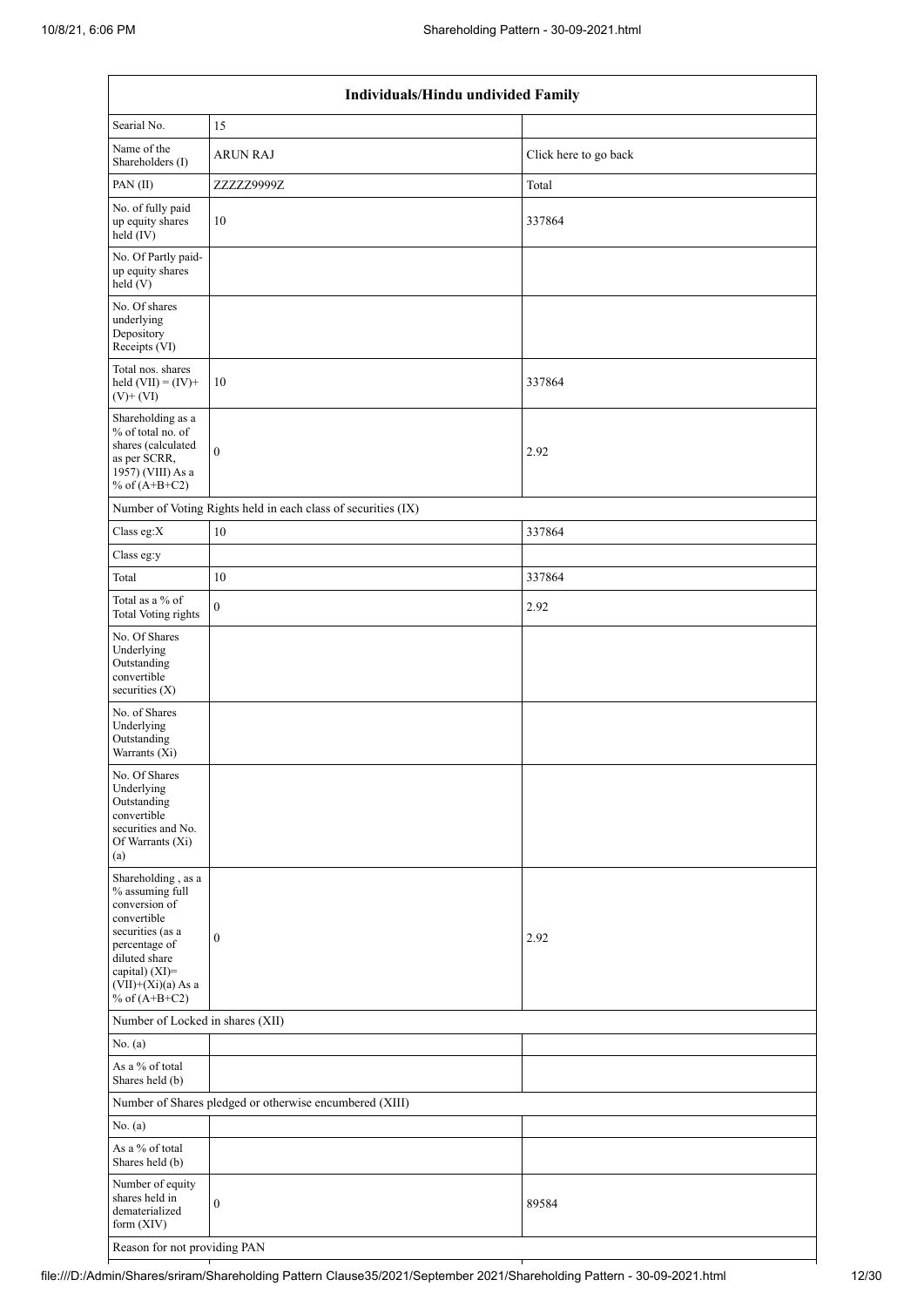| Reason for not<br>providing PAN | Textual Information(4) |  |
|---------------------------------|------------------------|--|
| Shareholder type                | Promoter               |  |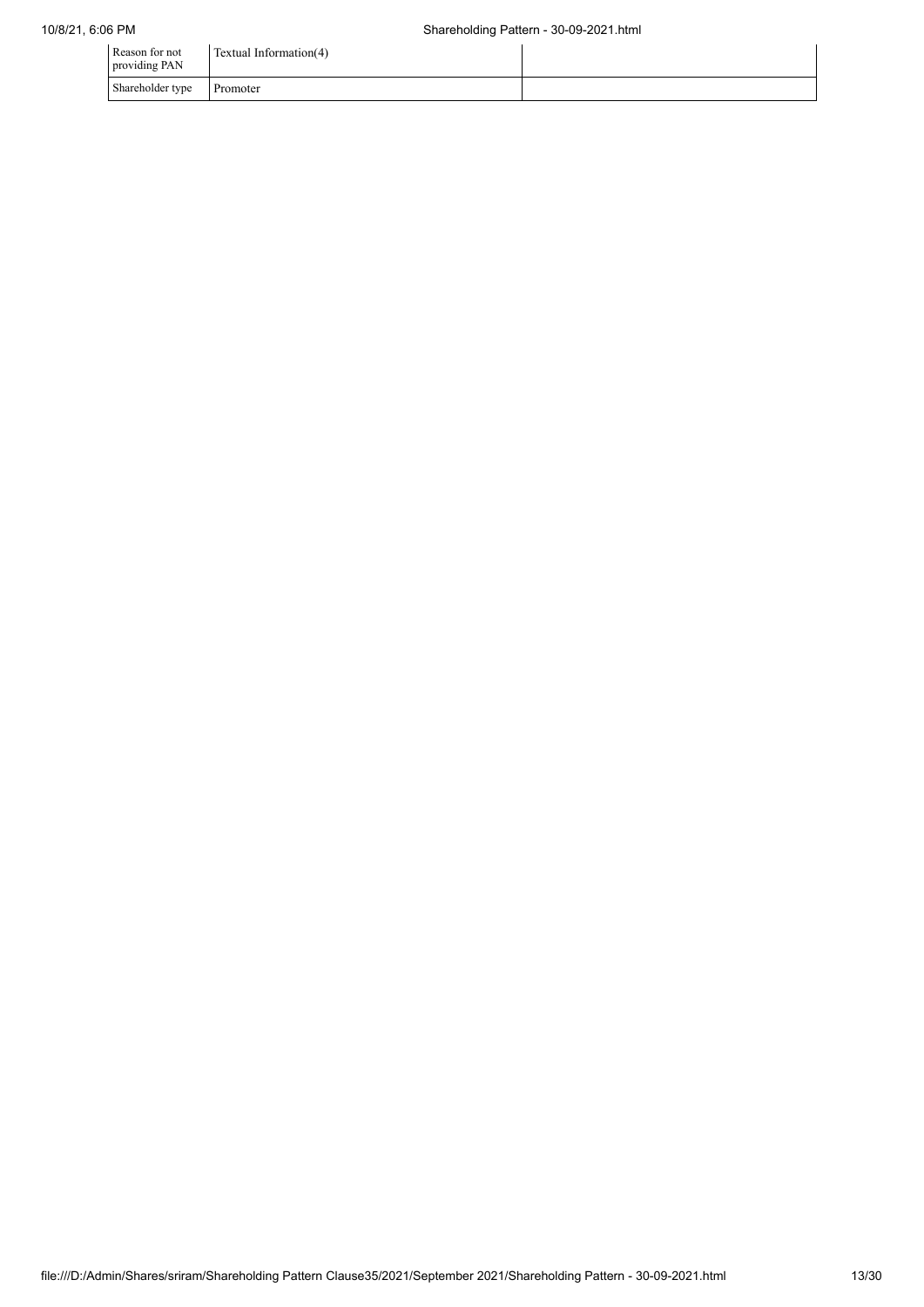$\overline{1}$ 

| <b>Text Block</b>      |                                                                                                                                                                                                                           |  |  |
|------------------------|---------------------------------------------------------------------------------------------------------------------------------------------------------------------------------------------------------------------------|--|--|
| Textual Information(1) | Person belongs to the promoter group and defined as promoter group in the public issue. They are not in<br>touch with company and not part of the day to day management. They are not shared their PAN no with<br>company |  |  |
| Textual Information(2) | Person belongs to the promoter group and defined as promoter group in the public issue. They are not in<br>touch with company and not part of the day to day management. They are not shared their PAN no with<br>company |  |  |
| Textual Information(3) | Person belongs to the promoter group and defined as promoter group in the public issue. They are not in<br>touch with company and not part of the day to day management. They are not shared their PAN no with<br>company |  |  |
| Textual Information(4) | Person belongs to the promoter group and defined as promoter group in the public issue. They are not in<br>touch with company and not part of the day to day management. They are not shared their PAN no with<br>company |  |  |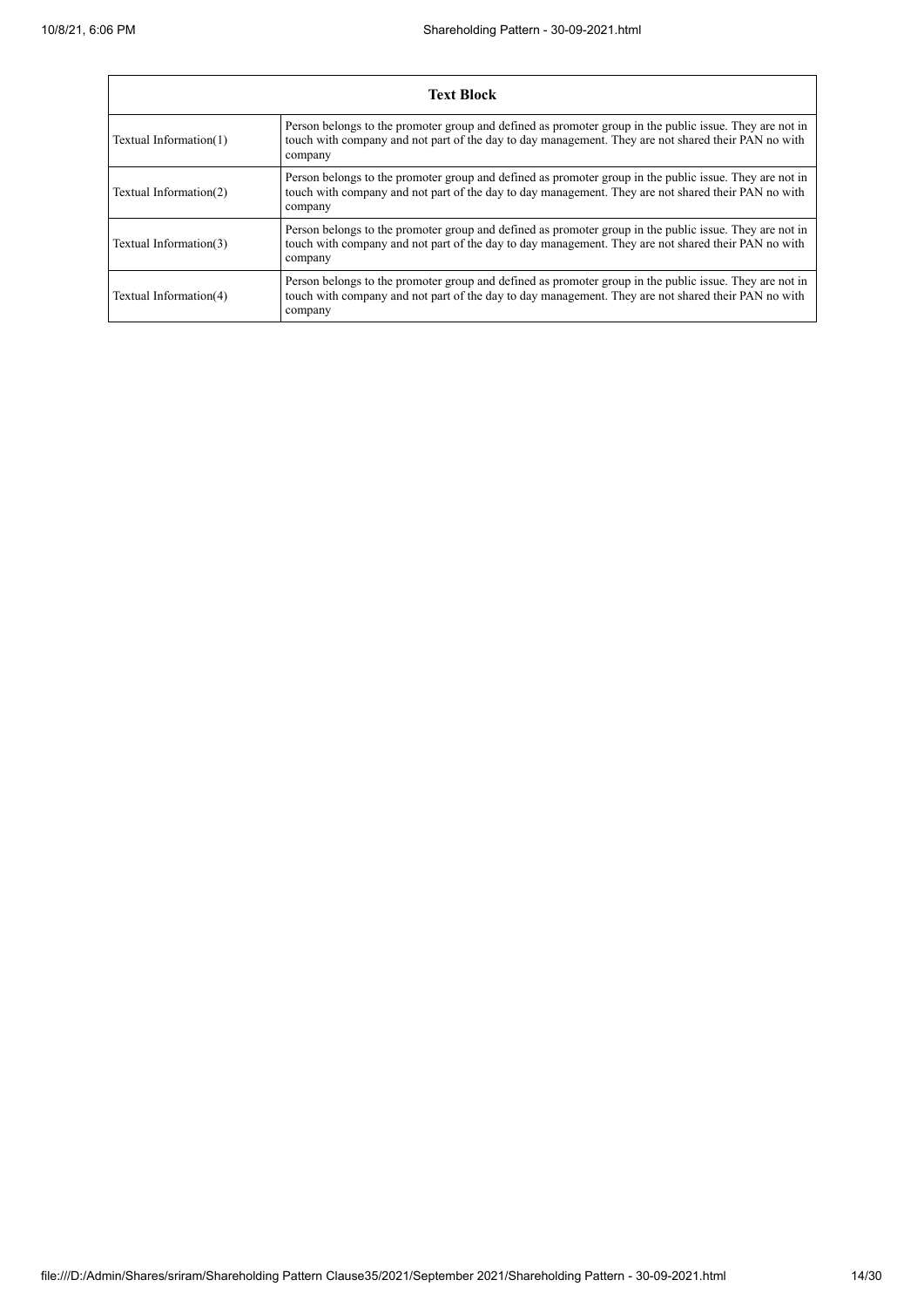| Any Other (specify)                                                                                                                                                                  |                                                               |                       |  |  |
|--------------------------------------------------------------------------------------------------------------------------------------------------------------------------------------|---------------------------------------------------------------|-----------------------|--|--|
| Searial No.                                                                                                                                                                          | $\mathbf{1}$                                                  |                       |  |  |
| Category                                                                                                                                                                             | <b>Bodies Corporate</b>                                       | Click here to go back |  |  |
| Name of the<br>Shareholders (I)                                                                                                                                                      | RAVILEELA GRANITES LIMITED                                    |                       |  |  |
| PAN (II)                                                                                                                                                                             | AABCR0721R                                                    | Total                 |  |  |
| No. of the<br>Shareholders (I)                                                                                                                                                       | 1                                                             | 1                     |  |  |
| No. of fully paid<br>up equity shares<br>held (IV)                                                                                                                                   | 1511000                                                       | 1511000               |  |  |
| No. Of Partly paid-<br>up equity shares<br>held(V)                                                                                                                                   |                                                               |                       |  |  |
| No. Of shares<br>underlying<br>Depository<br>Receipts (VI)                                                                                                                           |                                                               |                       |  |  |
| Total nos. shares<br>held $(VII) = (IV) +$<br>$(V) + (VI)$                                                                                                                           | 1511000                                                       | 1511000               |  |  |
| Shareholding as a<br>% of total no. of<br>shares (calculated<br>as per SCRR,<br>$19\overline{57}$ ) (VIII) As a<br>% of $(A+B+C2)$                                                   | 13.04                                                         | 13.04                 |  |  |
|                                                                                                                                                                                      | Number of Voting Rights held in each class of securities (IX) |                       |  |  |
| Class eg: X                                                                                                                                                                          | 1511000                                                       | 1511000               |  |  |
| Class eg:y                                                                                                                                                                           |                                                               |                       |  |  |
| Total                                                                                                                                                                                | 1511000                                                       | 1511000               |  |  |
| Total as a % of<br><b>Total Voting rights</b>                                                                                                                                        | 13.04                                                         | 13.04                 |  |  |
| No. Of Shares<br>Underlying<br>Outstanding<br>convertible<br>securities $(X)$                                                                                                        |                                                               |                       |  |  |
| No. of Shares<br>Underlying<br>Outstanding<br>Warrants (Xi)                                                                                                                          |                                                               |                       |  |  |
| No. Of Shares<br>Underlying<br>Outstanding<br>convertible<br>securities and No.<br>Of Warrants (Xi)<br>(a)                                                                           |                                                               |                       |  |  |
| Shareholding, as a<br>% assuming full<br>conversion of<br>convertible<br>securities (as a<br>percentage of<br>diluted share<br>capital) (XI)=<br>$(VII)+(X)$ As a %<br>of $(A+B+C2)$ | 13.04                                                         | 13.04                 |  |  |
| Number of Locked in shares (XII)                                                                                                                                                     |                                                               |                       |  |  |
| No. (a)                                                                                                                                                                              |                                                               |                       |  |  |
| As a % of total                                                                                                                                                                      |                                                               |                       |  |  |
| Shares held (b)                                                                                                                                                                      |                                                               |                       |  |  |
| No. (a)                                                                                                                                                                              | Number of Shares pledged or otherwise encumbered (XIII)       |                       |  |  |
| As a % of total<br>Shares held (b)                                                                                                                                                   |                                                               |                       |  |  |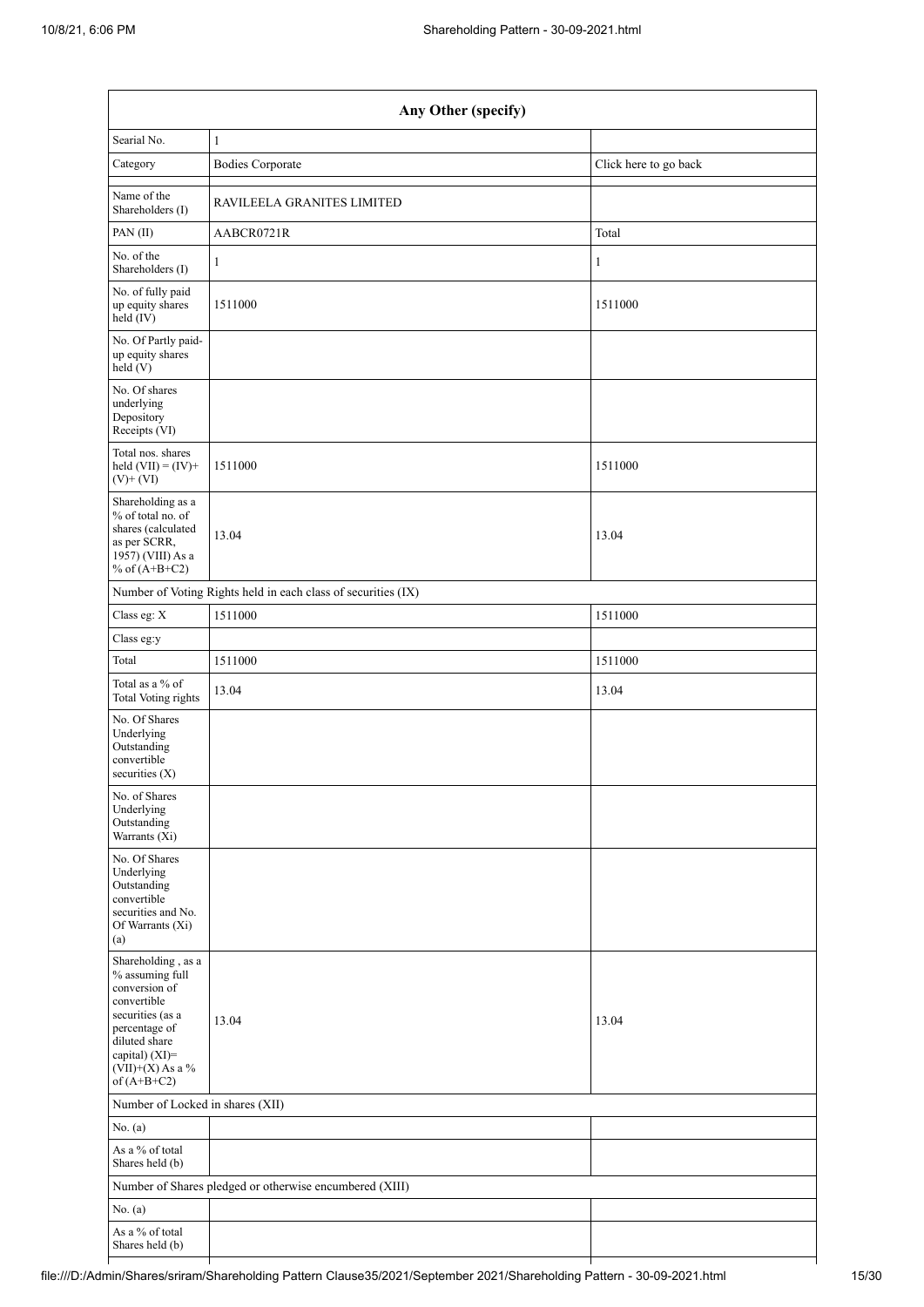# 10/8/21, 6:06 PM Shareholding Pattern - 30-09-2021.html

| Number of equity<br>shares held in<br>dematerialized<br>form $(XIV)$ | 1511000  | 1511000 |
|----------------------------------------------------------------------|----------|---------|
| Reason for not providing PAN                                         |          |         |
| Reason for not<br>providing PAN                                      |          |         |
| Shareholder type                                                     | Promoter |         |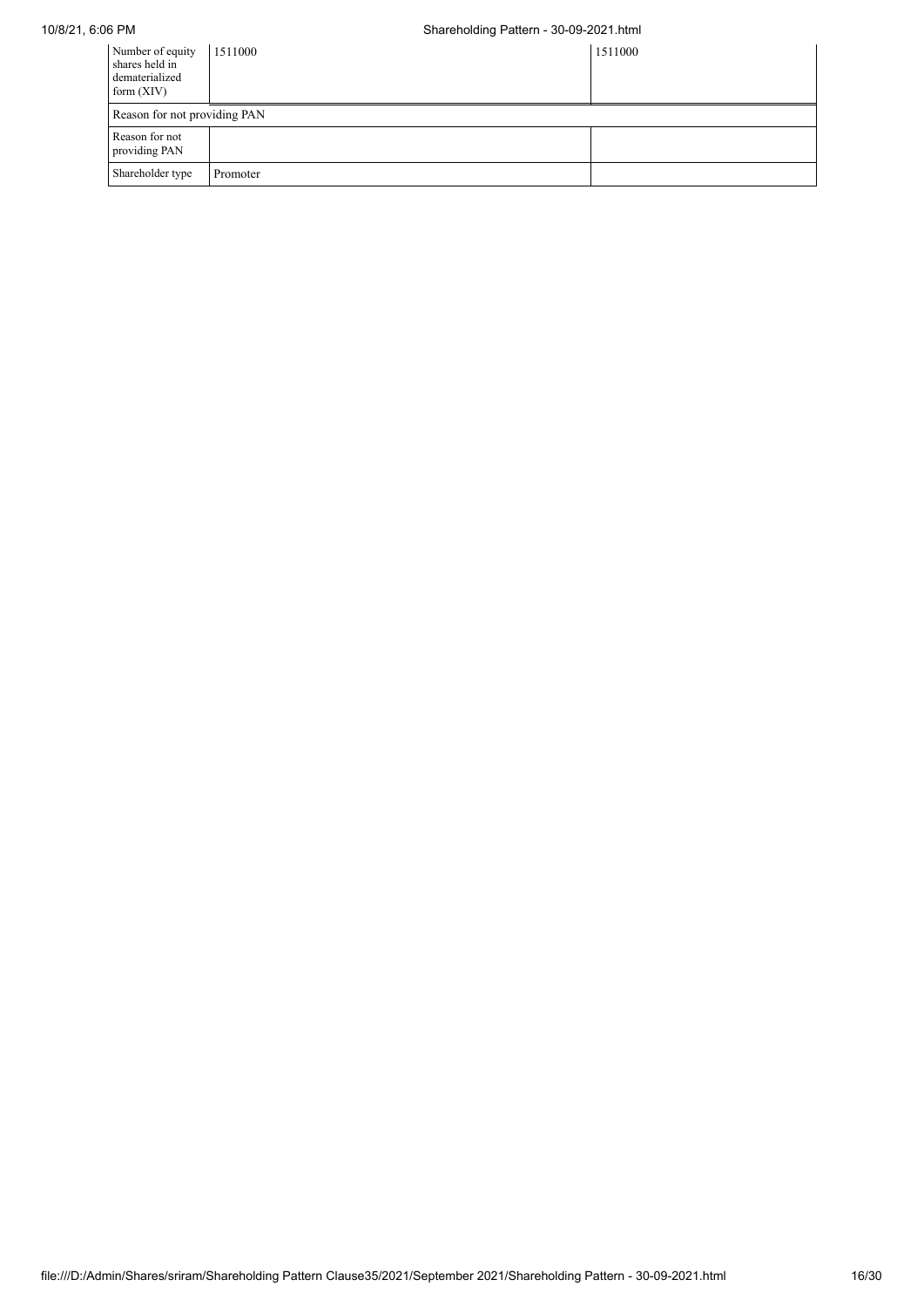| Individuals (NonResident Individuals/Foreign Individuals)                                                                                                                                    |                                                               |                                                  |                                  |                               |                                 |                                  |                             |
|----------------------------------------------------------------------------------------------------------------------------------------------------------------------------------------------|---------------------------------------------------------------|--------------------------------------------------|----------------------------------|-------------------------------|---------------------------------|----------------------------------|-----------------------------|
| Searial No.                                                                                                                                                                                  | $\mathbf{1}$                                                  | $\sqrt{2}$                                       | $\mathfrak{Z}$                   | $\overline{4}$                | $\sqrt{5}$                      | 6                                | $\boldsymbol{7}$            |
| Name of the<br>Shareholders<br>(1)                                                                                                                                                           | <b>RAMACHANDRA</b><br><b>RAO NEMANI</b>                       | <b>JANAKIRAMA</b><br><b>VARMA</b><br><b>MEKA</b> | <b>SHARMILA</b><br><b>NEMANI</b> | <b>SUNIL</b><br><b>NEMANI</b> | <b>VINITHAP</b><br><b>VARMA</b> | <b>PRATHIMA</b><br><b>NEMANI</b> | CHANDRALEKHA<br><b>MEKA</b> |
| PAN (II)                                                                                                                                                                                     | AFUPN8077R                                                    | AQXPM5086F                                       | AXAPN2501L                       | AWRPN7930M                    | ZZZZZ9999Z                      | ZZZZZ9999Z                       | ATUPM2351D                  |
| No. of fully<br>paid up equity<br>shares held<br>(IV)                                                                                                                                        | 2458760                                                       | 1085270                                          | 496700                           | 373600                        | 250300                          | 233400                           | 60000                       |
| No. Of Partly<br>paid-up equity<br>shares held<br>(V)                                                                                                                                        |                                                               |                                                  |                                  |                               |                                 |                                  |                             |
| No. Of shares<br>underlying<br>Depository<br>Receipts (VI)                                                                                                                                   |                                                               |                                                  |                                  |                               |                                 |                                  |                             |
| Total nos.<br>shares held<br>$(VII) = (IV) +$<br>$(V)$ + $(VI)$                                                                                                                              | 2458760                                                       | 1085270                                          | 496700                           | 373600                        | 250300                          | 233400                           | 60000                       |
| Shareholding<br>as a % of total<br>no. of shares<br>(calculated as<br>per SCRR,<br>$1957)$ (VIII)<br>As a % of<br>$(A+B+C2)$                                                                 | 21.22                                                         | 9.37                                             | 4.29                             | 3.22                          | 2.16                            | 2.01                             | 0.52                        |
|                                                                                                                                                                                              | Number of Voting Rights held in each class of securities (IX) |                                                  |                                  |                               |                                 |                                  |                             |
| Class eg: X                                                                                                                                                                                  | 2458760                                                       | 1085270                                          | 496700                           | 373600                        | 250300                          | 233400                           | 60000                       |
| Class eg:y                                                                                                                                                                                   |                                                               |                                                  |                                  |                               |                                 |                                  |                             |
| Total                                                                                                                                                                                        | 2458760                                                       | 1085270                                          | 496700                           | 373600                        | 250300                          | 233400                           | 60000                       |
| Total as a %<br>of Total<br>Voting rights                                                                                                                                                    | 21.22                                                         | 9.37                                             | 4.29                             | 3.22                          | 2.16                            | 2.01                             | 0.52                        |
| No. Of Shares<br>Underlying<br>Outstanding<br>convertible<br>securities $(X)$                                                                                                                |                                                               |                                                  |                                  |                               |                                 |                                  |                             |
| No. of Shares<br>Underlying<br>Outstanding<br>Warrants (Xi)                                                                                                                                  |                                                               |                                                  |                                  |                               |                                 |                                  |                             |
| No. Of Shares<br>Underlying<br>Outstanding<br>convertible<br>securities and<br>No. Of<br>Warrants (Xi)<br>(a)                                                                                |                                                               |                                                  |                                  |                               |                                 |                                  |                             |
| Shareholding,<br>as a %<br>assuming full<br>conversion of<br>convertible<br>securities (as a<br>percentage of<br>diluted share<br>capital) (XI)=<br>$(VII)+(X)$ As<br>$a\%$ of<br>$(A+B+C2)$ | 21.22                                                         | 9.37                                             | 4.29                             | 3.22                          | 2.16                            | 2.01                             | 0.52                        |
|                                                                                                                                                                                              | Number of Locked in shares (XII)                              |                                                  |                                  |                               |                                 |                                  |                             |
| No. (a)                                                                                                                                                                                      |                                                               |                                                  |                                  |                               |                                 |                                  |                             |
| As a % of<br>total Shares<br>held (b)                                                                                                                                                        |                                                               |                                                  |                                  |                               |                                 |                                  |                             |

Number of Shares pledged or otherwise encumbered (XIII)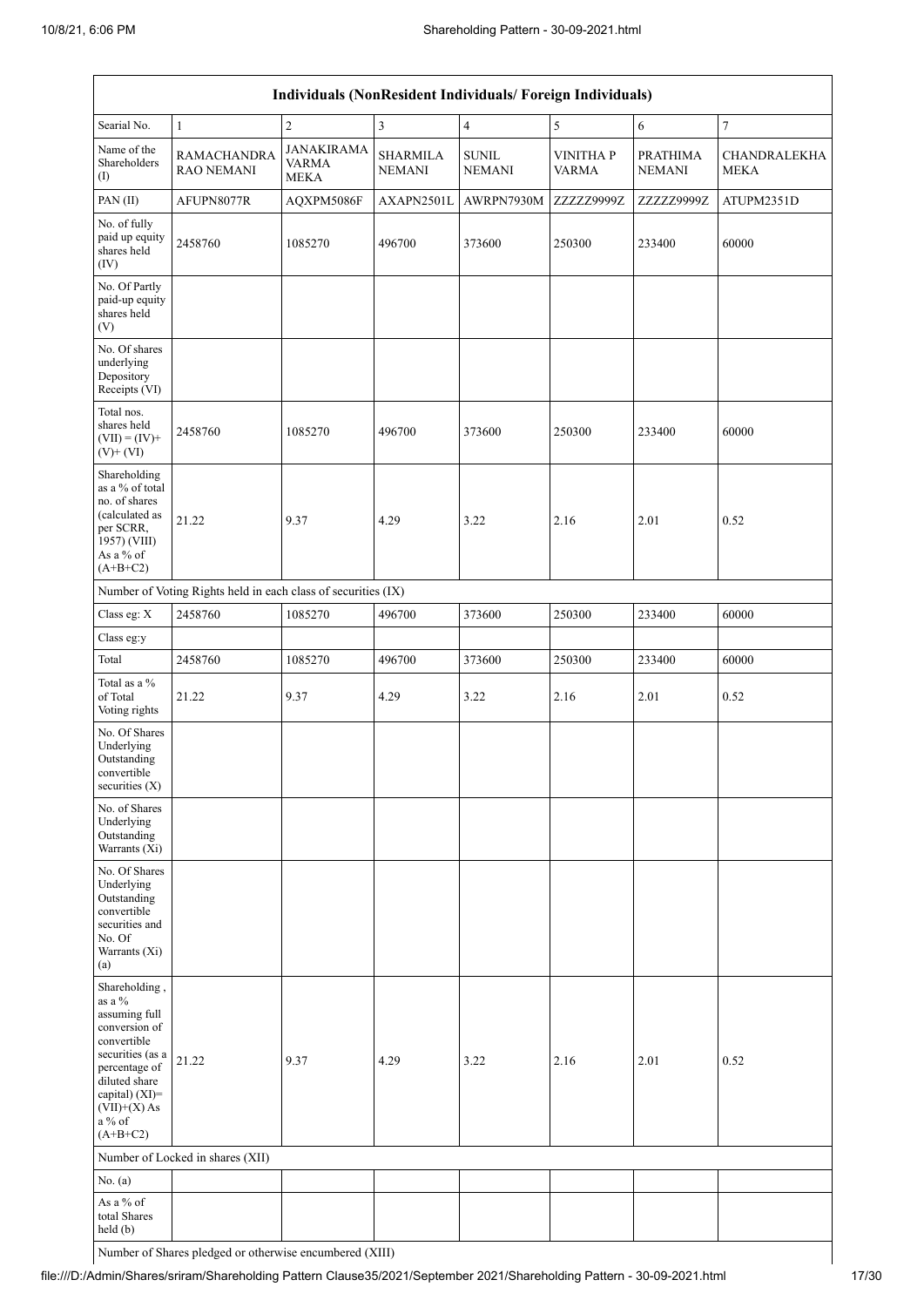| No. (a)                                                                 |                              |                |                   |                   |                              |                           |                |
|-------------------------------------------------------------------------|------------------------------|----------------|-------------------|-------------------|------------------------------|---------------------------|----------------|
| As a $%$ of<br>total Shares<br>held(b)                                  |                              |                |                   |                   |                              |                           |                |
| Number of<br>equity shares<br>held in<br>dematerialized<br>form $(XIV)$ | 2458760                      | 1085270        | $\theta$          | $\theta$          | $\theta$                     |                           | 60000          |
|                                                                         | Reason for not providing PAN |                |                   |                   |                              |                           |                |
| Reason for not<br>providing<br>PAN                                      |                              |                |                   |                   | Textual<br>Information $(1)$ | Textual<br>Information(2) |                |
| Shareholder<br>type                                                     | Promoter                     | Promoter Group | Promoter<br>Group | Promoter<br>Group | Promoter<br>Group            | Promoter<br>Group         | Promoter Group |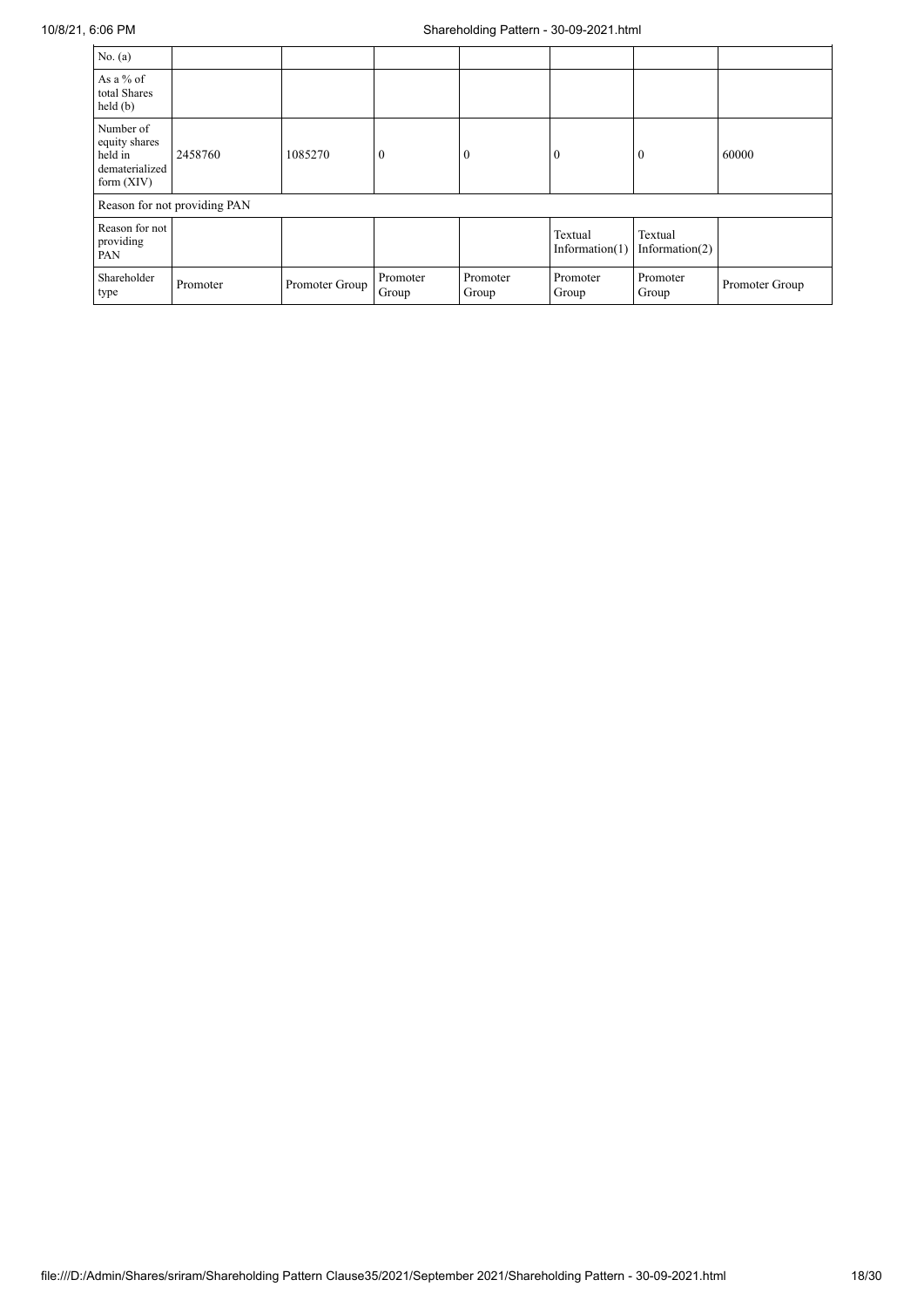| Individuals (NonResident Individuals/ Foreign Individuals)                                                                                                                         |                                                               |                    |                       |  |  |
|------------------------------------------------------------------------------------------------------------------------------------------------------------------------------------|---------------------------------------------------------------|--------------------|-----------------------|--|--|
| Searial No.                                                                                                                                                                        | 8                                                             | 9                  |                       |  |  |
| Name of the<br>Shareholders (I)                                                                                                                                                    | KROTHAPALLI ANJANEYULU                                        | KRISHNA VARMA MEKA | Click here to go back |  |  |
| PAN(II)                                                                                                                                                                            | AQRPK0778N                                                    | BWNPM4272L         | Total                 |  |  |
| No. of fully paid<br>up equity shares<br>held (IV)                                                                                                                                 | 5022                                                          | 6270               | 4969322               |  |  |
| No. Of Partly paid-<br>up equity shares<br>held(V)                                                                                                                                 |                                                               |                    |                       |  |  |
| No. Of shares<br>underlying<br>Depository<br>Receipts (VI)                                                                                                                         |                                                               |                    |                       |  |  |
| Total nos. shares<br>held $(VII) = (IV) +$<br>$(V)$ + $(VI)$                                                                                                                       | 5022                                                          | 6270               | 4969322               |  |  |
| Shareholding as a<br>% of total no. of<br>shares (calculated<br>as per SCRR,<br>1957) (VIII) As a<br>% of $(A+B+C2)$                                                               | 0.04                                                          | 0.05               | 42.89                 |  |  |
|                                                                                                                                                                                    | Number of Voting Rights held in each class of securities (IX) |                    |                       |  |  |
| Class eg: X                                                                                                                                                                        | 5022                                                          | 6270               | 4969322               |  |  |
| Class eg:y                                                                                                                                                                         |                                                               |                    |                       |  |  |
| Total                                                                                                                                                                              | 5022                                                          | 6270               | 4969322               |  |  |
| Total as a % of<br><b>Total Voting rights</b>                                                                                                                                      | 0.04                                                          | 0.05               | 42.89                 |  |  |
| No. Of Shares<br>Underlying<br>Outstanding<br>convertible<br>securities $(X)$                                                                                                      |                                                               |                    |                       |  |  |
| No. of Shares<br>Underlying<br>Outstanding<br>Warrants (Xi)                                                                                                                        |                                                               |                    |                       |  |  |
| No. Of Shares<br>Underlying<br>Outstanding<br>convertible<br>securities and No.<br>Of Warrants (Xi)<br>(a)                                                                         |                                                               |                    |                       |  |  |
| Shareholding, as a<br>% assuming full<br>conversion of<br>convertible<br>securities (as a<br>percentage of<br>diluted share<br>capital) (XI)=<br>(VII)+(X) As a %<br>of $(A+B+C2)$ | 0.04                                                          | 0.05               | 42.89                 |  |  |
| Number of Locked in shares (XII)                                                                                                                                                   |                                                               |                    |                       |  |  |
| No. (a)                                                                                                                                                                            |                                                               |                    |                       |  |  |
| As a % of total<br>Shares held (b)                                                                                                                                                 |                                                               |                    |                       |  |  |
|                                                                                                                                                                                    | Number of Shares pledged or otherwise encumbered (XIII)       |                    |                       |  |  |
| No. (a)                                                                                                                                                                            |                                                               |                    |                       |  |  |
| As a $\%$ of total<br>Shares held (b)                                                                                                                                              |                                                               |                    |                       |  |  |
| Number of equity<br>shares held in<br>dematerialized<br>form (XIV)                                                                                                                 | 5022                                                          | 0                  | 3609052               |  |  |
| Reason for not providing PAN                                                                                                                                                       |                                                               |                    |                       |  |  |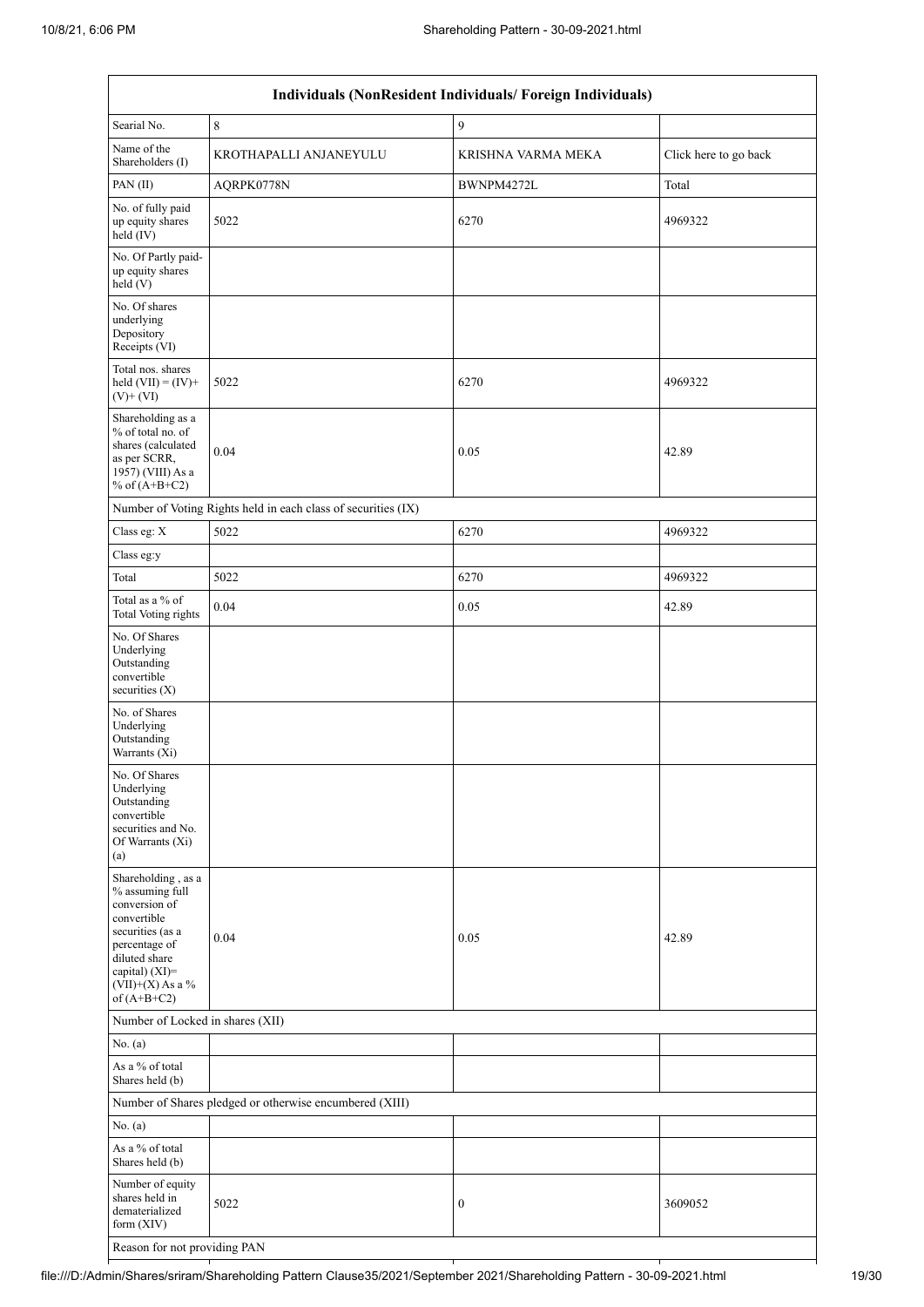| Reason for not<br>providing PAN |                       |                |  |
|---------------------------------|-----------------------|----------------|--|
| Shareholder type                | <b>Promoter Group</b> | Promoter Group |  |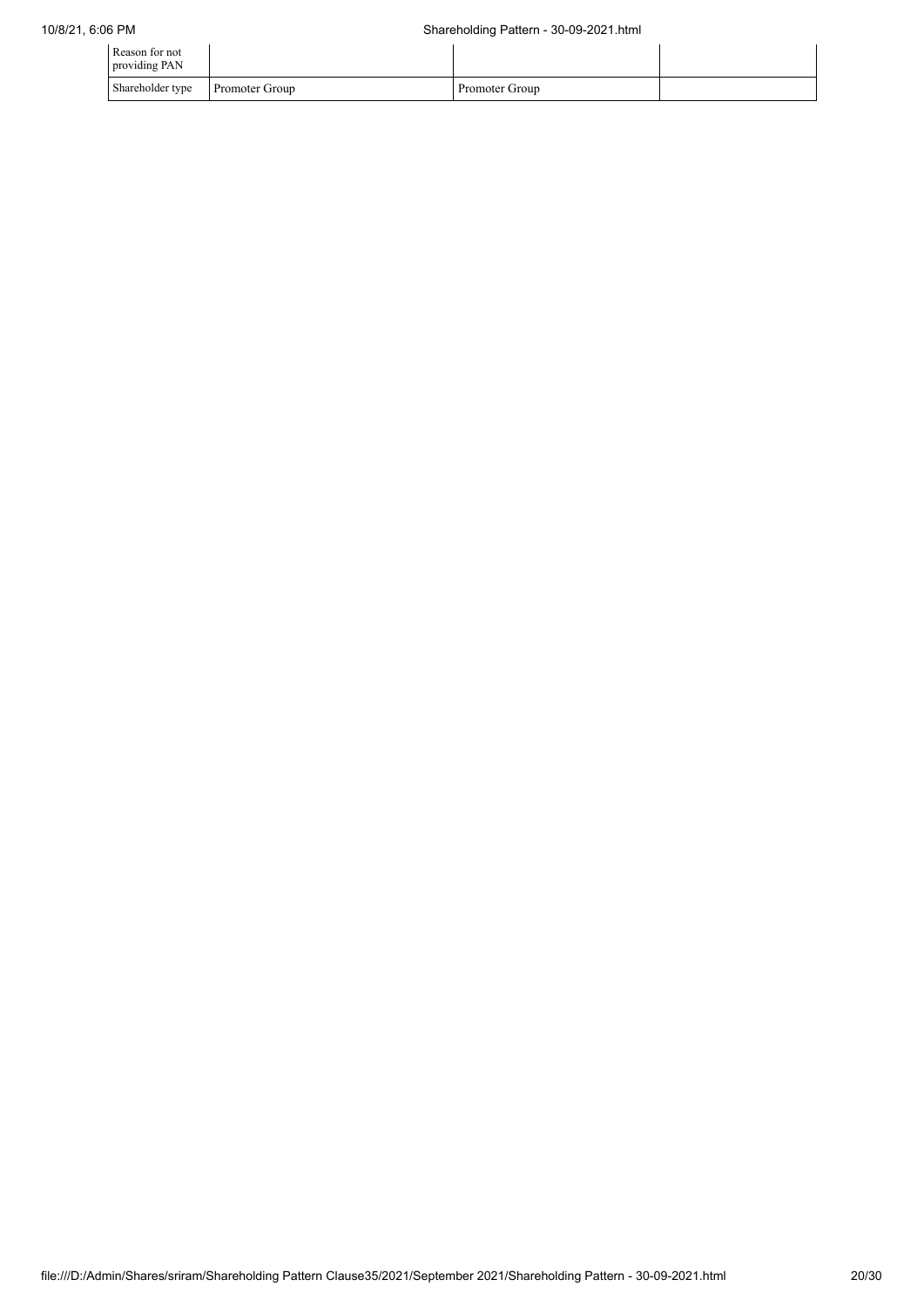|                        | <b>Text Block</b>                                                                                                                                                                                                         |  |  |
|------------------------|---------------------------------------------------------------------------------------------------------------------------------------------------------------------------------------------------------------------------|--|--|
| Textual Information(1) | Person belongs to the promoter group and defined as promoter group in the public issue. They are not in<br>touch with company and not part of the day to day management. They are not shared their PAN no with<br>company |  |  |
| Textual Information(2) | Promoter Group person is NRI applied for PAN but it is rejected, now again they are in process of re-<br>applying for PAN No.                                                                                             |  |  |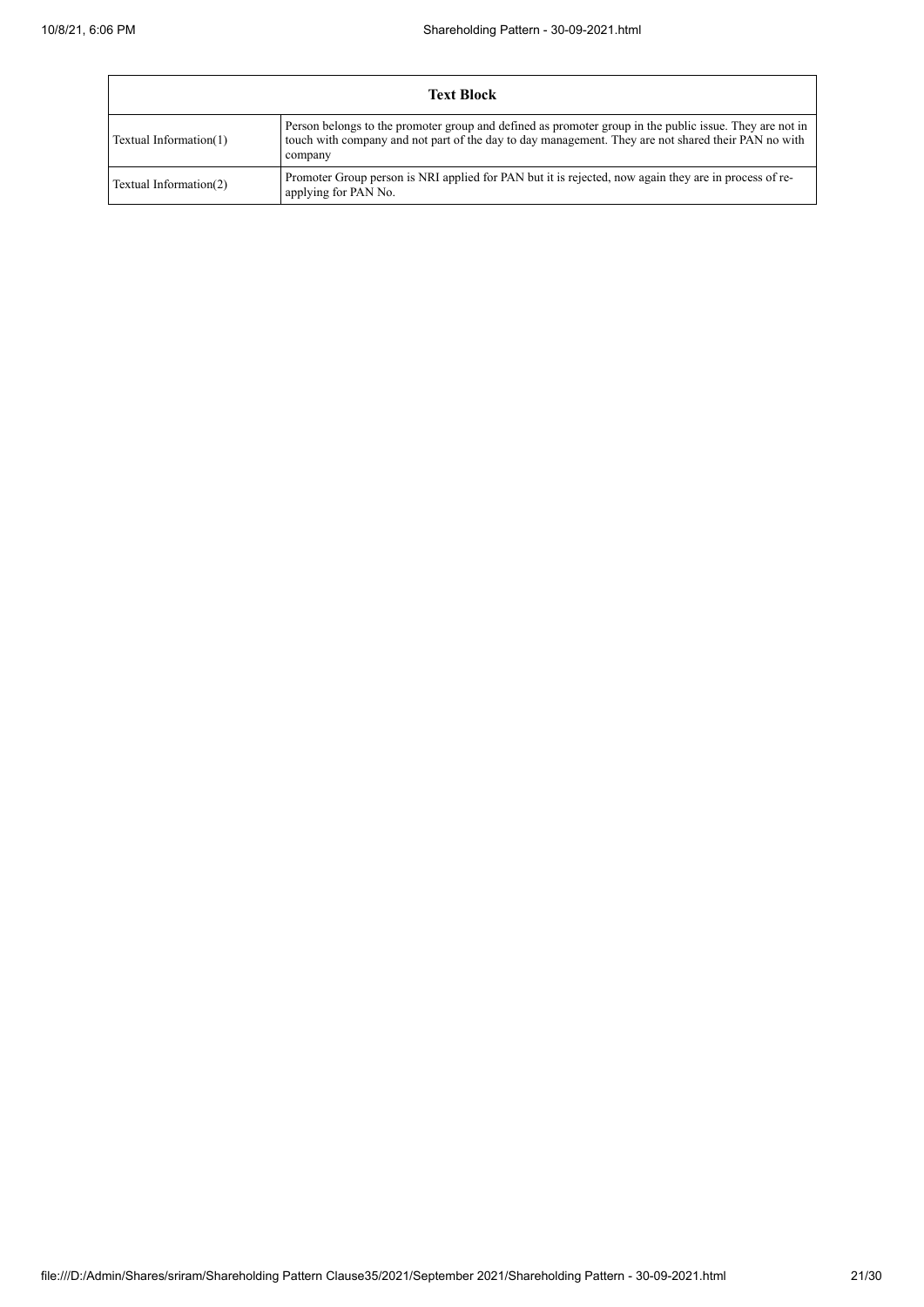| Any Other (specify)                                                                                                                                                                  |                                                               |                                                     |                          |  |
|--------------------------------------------------------------------------------------------------------------------------------------------------------------------------------------|---------------------------------------------------------------|-----------------------------------------------------|--------------------------|--|
| Searial No.                                                                                                                                                                          | $\mathbf{1}$                                                  | $\overline{c}$                                      |                          |  |
| Category                                                                                                                                                                             | Trust                                                         | Trust                                               |                          |  |
| Name of the<br>Shareholders (I)                                                                                                                                                      | RAM NEMANI DEF. BEN. PENSION PLAN<br><b>TRUST</b>             | VARMA J MEKA DEF. BEN. PENSION PLAN<br><b>TRUST</b> | Click here to go<br>back |  |
| PAN(II)                                                                                                                                                                              | ZZZZZ9999Z                                                    | ZZZZZ9999Z                                          | Total                    |  |
| No. of the<br>Shareholders (I)                                                                                                                                                       | 1                                                             | 1                                                   | $\overline{2}$           |  |
| No. of fully paid<br>up equity shares<br>held (IV)                                                                                                                                   | 1087600                                                       | 203300                                              | 1290900                  |  |
| No. Of Partly paid-<br>up equity shares<br>held (V)                                                                                                                                  |                                                               |                                                     |                          |  |
| No. Of shares<br>underlying<br>Depository<br>Receipts (VI)                                                                                                                           |                                                               |                                                     |                          |  |
| Total nos. shares<br>held $(VII) = (IV) +$<br>$(V)$ + $(VI)$                                                                                                                         | 1087600                                                       | 203300                                              | 1290900                  |  |
| Shareholding as a<br>% of total no. of<br>shares (calculated<br>as per SCRR,<br>1957) (VIII) As a<br>% of $(A+B+C2)$                                                                 | 9.39                                                          | 1.75                                                | 11.14                    |  |
|                                                                                                                                                                                      | Number of Voting Rights held in each class of securities (IX) |                                                     |                          |  |
| Class eg: X                                                                                                                                                                          | 1087600                                                       | 203300                                              | 1290900                  |  |
| Class eg:y                                                                                                                                                                           |                                                               |                                                     |                          |  |
| Total                                                                                                                                                                                | 1087600                                                       | 203300                                              | 1290900                  |  |
| Total as a % of<br><b>Total Voting rights</b>                                                                                                                                        | 9.39                                                          | 1.75                                                | 11.14                    |  |
| No. Of Shares<br>Underlying<br>Outstanding<br>convertible<br>securities $(X)$                                                                                                        |                                                               |                                                     |                          |  |
| No. of Shares<br>Underlying<br>Outstanding<br>Warrants (Xi)                                                                                                                          |                                                               |                                                     |                          |  |
| No. Of Shares<br>Underlying<br>Outstanding<br>convertible<br>securities and No.<br>Of Warrants (Xi)<br>(a)                                                                           |                                                               |                                                     |                          |  |
| Shareholding, as a<br>% assuming full<br>conversion of<br>convertible<br>securities (as a<br>percentage of<br>diluted share<br>capital) (XI)=<br>$(VII)+(X)$ As a %<br>of $(A+B+C2)$ | 9.39                                                          | 1.75                                                | 11.14                    |  |
| Number of Locked in shares (XII)                                                                                                                                                     |                                                               |                                                     |                          |  |
| No. (a)                                                                                                                                                                              |                                                               |                                                     |                          |  |
| As a % of total                                                                                                                                                                      |                                                               |                                                     | $\mathbf{0}$             |  |
| Shares held (b)                                                                                                                                                                      |                                                               |                                                     |                          |  |
| No. (a)                                                                                                                                                                              | Number of Shares pledged or otherwise encumbered (XIII)       |                                                     |                          |  |
| As a % of total                                                                                                                                                                      |                                                               |                                                     |                          |  |
| Shares held (b)                                                                                                                                                                      |                                                               |                                                     | $\boldsymbol{0}$         |  |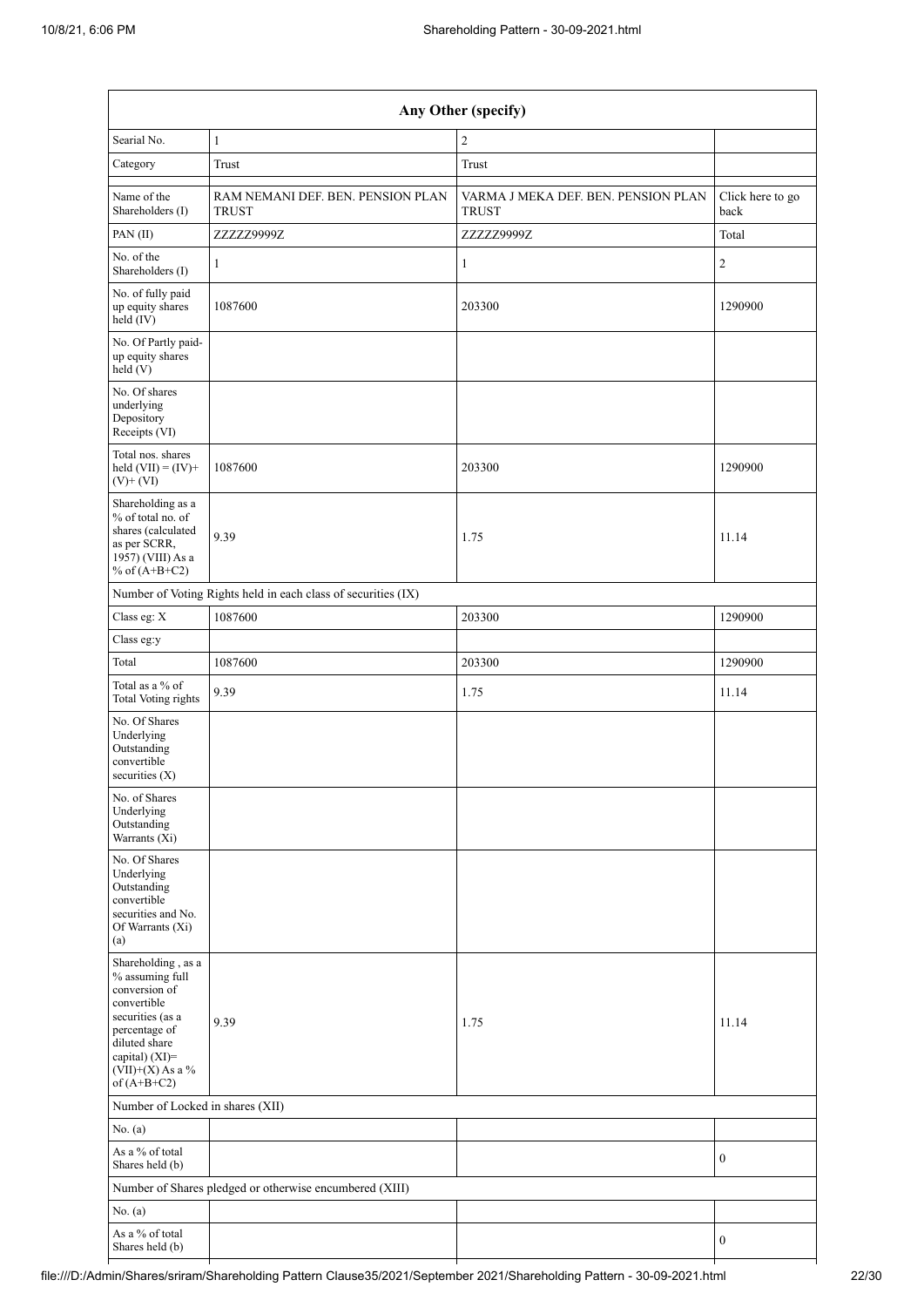# 10/8/21, 6:06 PM Shareholding Pattern - 30-09-2021.html

| Number of equity<br>shares held in<br>dematerialized<br>form $(XIV)$ | $\overline{0}$               | $\bf{0}$               |  |  |  |
|----------------------------------------------------------------------|------------------------------|------------------------|--|--|--|
|                                                                      | Reason for not providing PAN |                        |  |  |  |
| Reason for not<br>providing PAN                                      | Textual Information(1)       | Textual Information(2) |  |  |  |
| Shareholder type                                                     | Promoter Group               | Promoter Group         |  |  |  |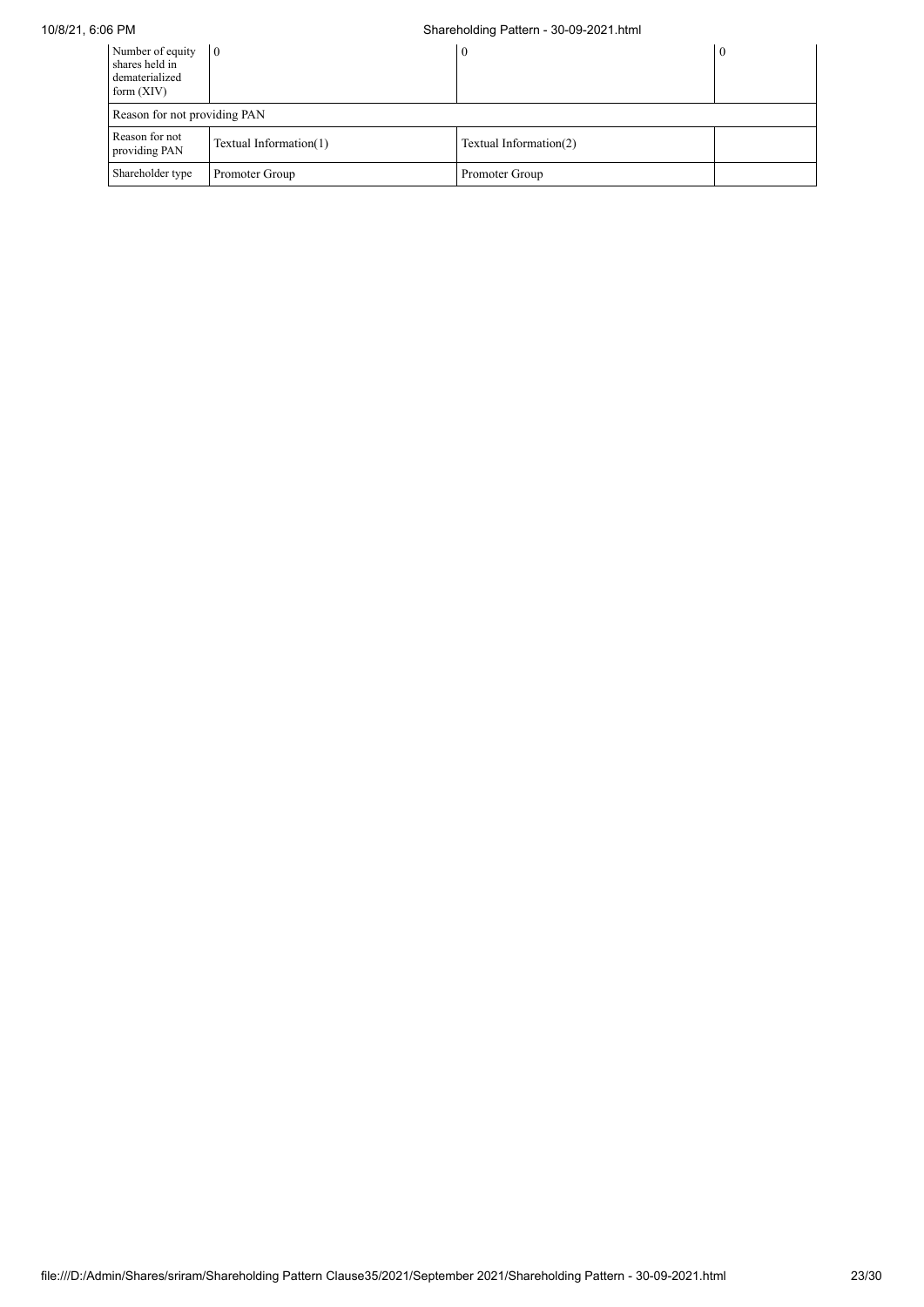| <b>Text Block</b>      |                                                                                                                                                                                       |  |
|------------------------|---------------------------------------------------------------------------------------------------------------------------------------------------------------------------------------|--|
| Textual Information(1) | This is shown in promoter group and it is Foriegn Body trust. They are not able to obtain the PAN card<br>as it is foriegn body trust. Still they are in process of obtaining the PAN |  |
| Textual Information(2) | This is shown in promoter group and it is Foriegn Body trust. They are not able to obtain the PAN card<br>as it is foriegn body trust. Still they are in process of obtaining the PAN |  |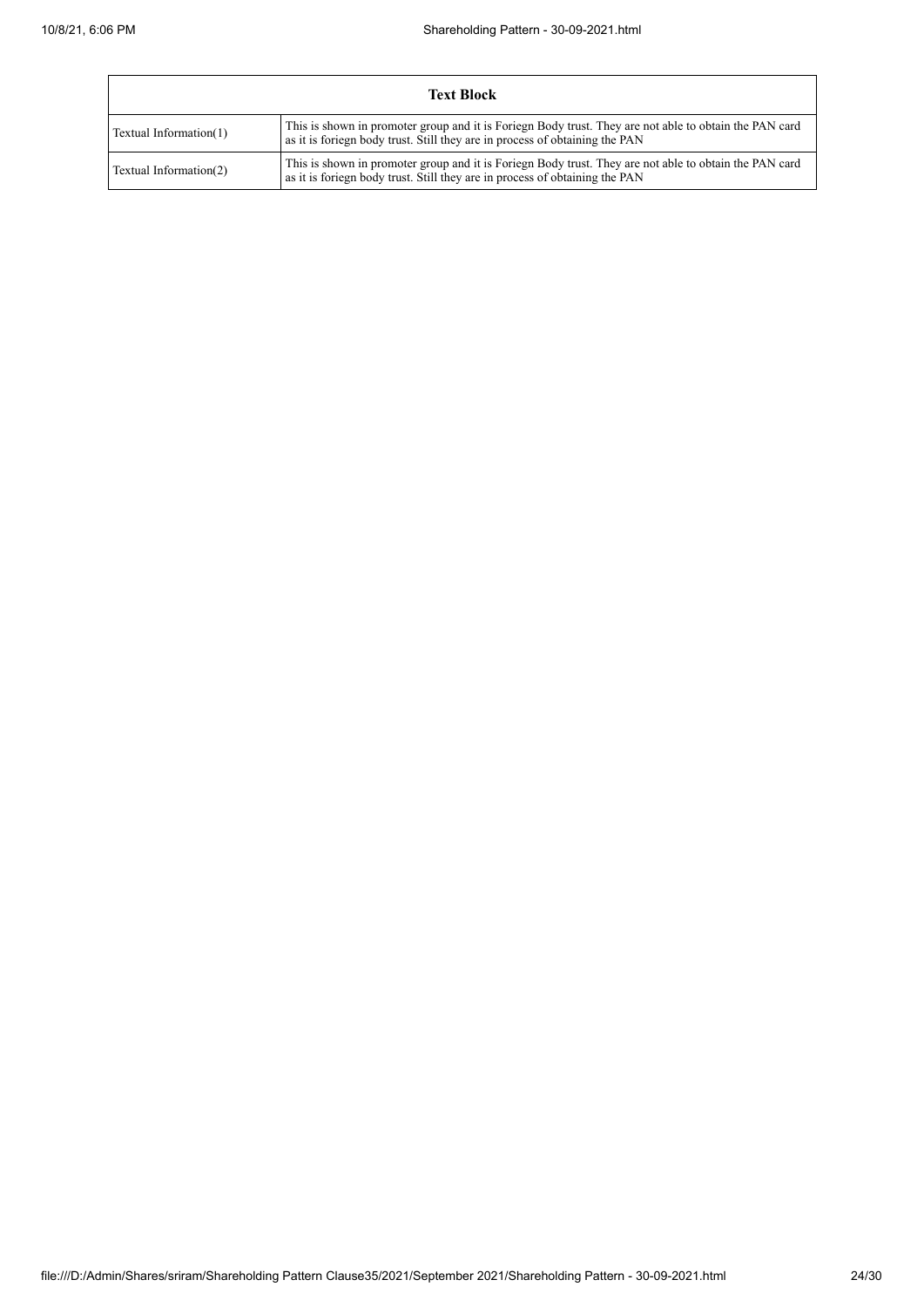| Individuals - ii. Individual shareholders holding nominal share capital in excess of Rs. 2 lakhs.                                                                                    |                                                               |                          |                        |                       |
|--------------------------------------------------------------------------------------------------------------------------------------------------------------------------------------|---------------------------------------------------------------|--------------------------|------------------------|-----------------------|
| Searial No.                                                                                                                                                                          | $\mathbf{1}$                                                  | $\sqrt{2}$               | 3                      |                       |
| Name of the<br>Shareholders (I)                                                                                                                                                      | <b>ADISHESHA B REDDY</b>                                      | PENMETSA SATYAVATI VARMA | <b>MARNI RAMA DEVI</b> | Click here to go back |
| PAN(II)                                                                                                                                                                              | ALLPR1796C                                                    | ZZZZZ9999Z               | ZZZZZ9999Z             | Total                 |
| No. of fully paid<br>up equity shares<br>$held$ (IV)                                                                                                                                 | 197000                                                        | 662400                   | 234700                 | 1094100               |
| No. Of Partly paid-<br>up equity shares<br>held (V)                                                                                                                                  |                                                               |                          |                        |                       |
| No. Of shares<br>underlying<br>Depository<br>Receipts (VI)                                                                                                                           |                                                               |                          |                        |                       |
| Total nos. shares<br>held $(VII) = (IV) +$<br>$(V)$ + $(VI)$                                                                                                                         | 197000                                                        | 662400                   | 234700                 | 1094100               |
| Shareholding as a<br>% of total no. of<br>shares (calculated<br>as per SCRR,<br>1957) (VIII) As a<br>% of $(A+B+C2)$                                                                 | 1.7                                                           | 5.72                     | 2.03                   | 9.44                  |
|                                                                                                                                                                                      | Number of Voting Rights held in each class of securities (IX) |                          |                        |                       |
| Class eg: X                                                                                                                                                                          | 197000                                                        | 662400                   | 234700                 | 1094100               |
| Class eg:y                                                                                                                                                                           |                                                               |                          |                        |                       |
| Total                                                                                                                                                                                | 197000                                                        | 662400                   | 234700                 | 1094100               |
| Total as a % of<br>Total Voting rights                                                                                                                                               | 1.7                                                           | 5.72                     | 2.03                   | 9.44                  |
| No. Of Shares<br>Underlying<br>Outstanding<br>convertible<br>securities $(X)$                                                                                                        |                                                               |                          |                        |                       |
| No. of Shares<br>Underlying<br>Outstanding<br>Warrants (Xi)                                                                                                                          |                                                               |                          |                        |                       |
| No. Of Shares<br>Underlying<br>Outstanding<br>convertible<br>securities and No.<br>Of Warrants (Xi)<br>(a)                                                                           |                                                               |                          |                        |                       |
| Shareholding, as a<br>% assuming full<br>conversion of<br>convertible<br>securities (as a<br>percentage of<br>diluted share<br>capital) (XI)=<br>$(VII)+(X)$ As a %<br>of $(A+B+C2)$ | 1.7                                                           | 5.72                     | 2.03                   | 9.44                  |
| Number of Locked in shares (XII)                                                                                                                                                     |                                                               |                          |                        |                       |
| No. (a)                                                                                                                                                                              |                                                               |                          |                        |                       |
| As a % of total<br>Shares held (b)                                                                                                                                                   |                                                               |                          |                        |                       |
| Number of equity<br>shares held in<br>dematerialized<br>form (XIV)                                                                                                                   | 196800                                                        | 662400                   | 0                      | 859200                |
| Reason for not providing PAN                                                                                                                                                         |                                                               |                          |                        |                       |
| Reason for not<br>providing PAN                                                                                                                                                      |                                                               | Textual Information(1)   | Textual Information(2) |                       |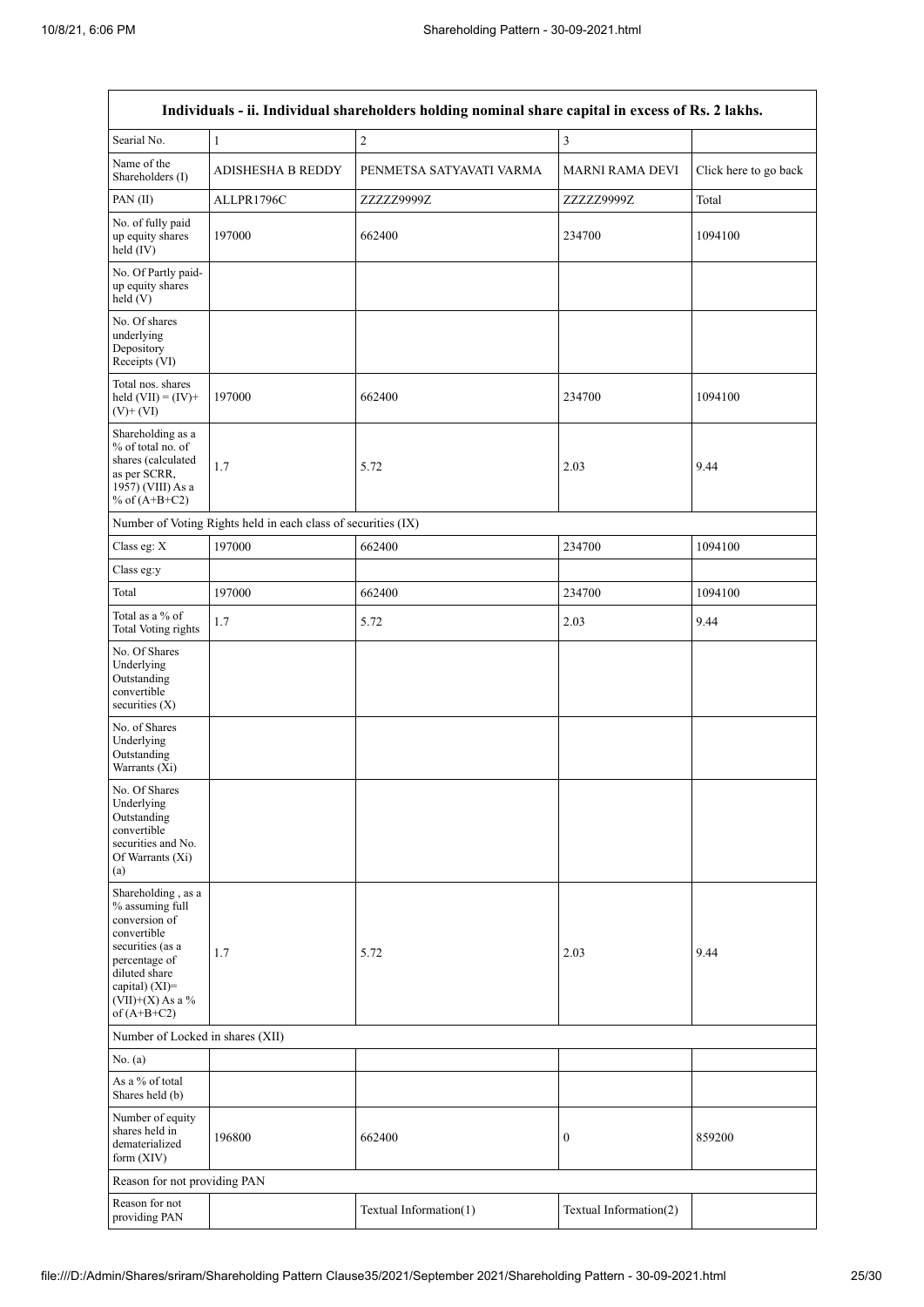| <b>Text Block</b>             |                             |  |
|-------------------------------|-----------------------------|--|
| <b>Textual Information(1)</b> | Not updated with depository |  |
| Textual Information(2)        | Not updated with depository |  |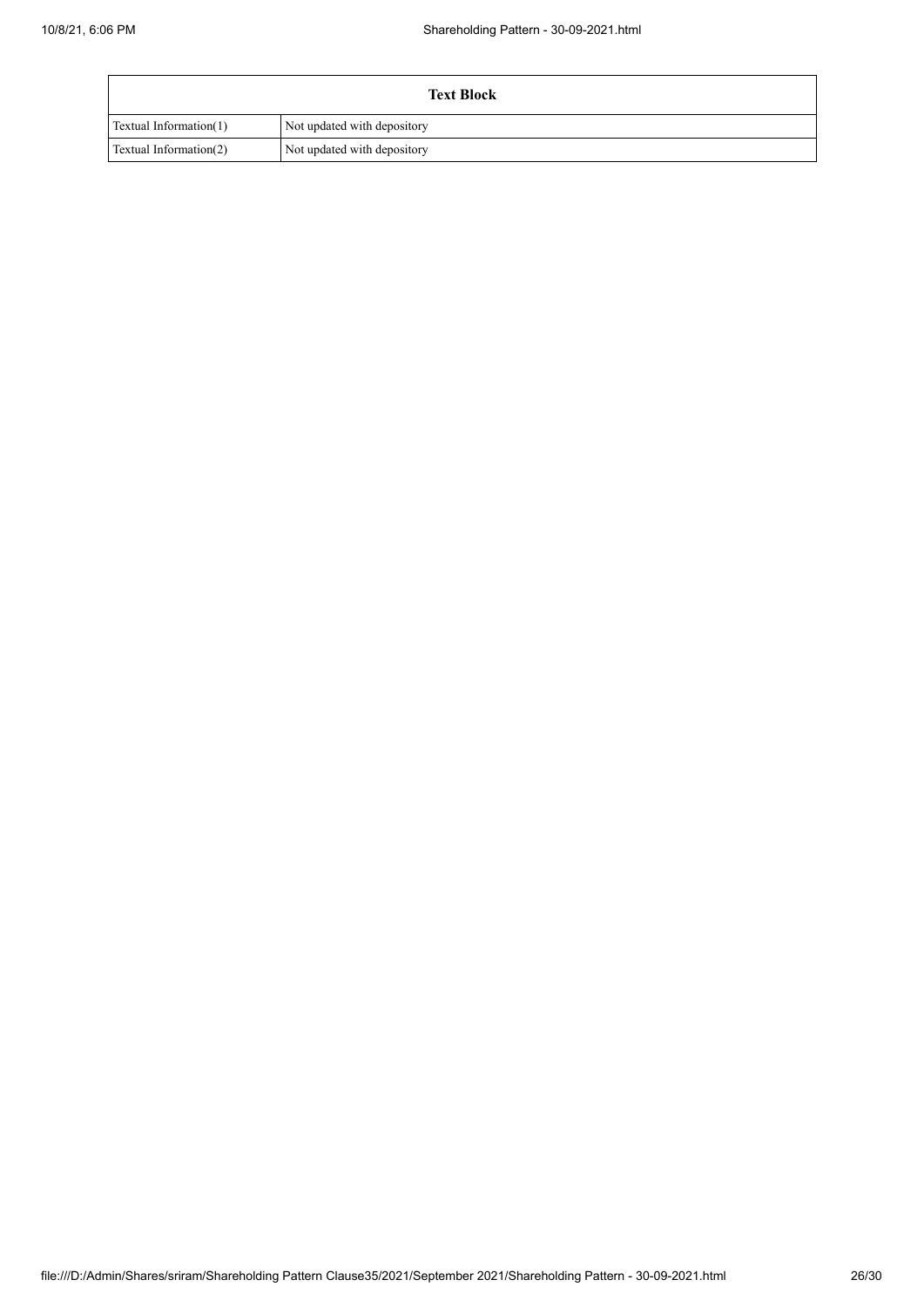| <b>Employee Trusts</b>                                                                                                                                                               |                                                               |                       |  |  |
|--------------------------------------------------------------------------------------------------------------------------------------------------------------------------------------|---------------------------------------------------------------|-----------------------|--|--|
| Searial No.                                                                                                                                                                          | $\mathbf{1}$                                                  |                       |  |  |
| Name of the<br>Shareholders (I)                                                                                                                                                      | <b>B2BESOP TRUST</b>                                          | Click here to go back |  |  |
| PAN(II)                                                                                                                                                                              | AADTB3320K                                                    | Total                 |  |  |
| No. of fully paid<br>up equity shares<br>held (IV)                                                                                                                                   | 600000                                                        | 600000                |  |  |
| No. Of Partly paid-<br>up equity shares<br>held (V)                                                                                                                                  |                                                               |                       |  |  |
| No. Of shares<br>underlying<br>Depository<br>Receipts (VI)                                                                                                                           |                                                               |                       |  |  |
| Total nos. shares<br>held $(VII) = (IV) +$<br>$(V)$ + $(VI)$                                                                                                                         | 600000                                                        | 600000                |  |  |
| Shareholding as a<br>% of total no. of<br>shares (calculated<br>as per SCRR,<br>1957) (VIII) As a<br>% of $(A+B+C2)$                                                                 | 5.18                                                          | 5.18                  |  |  |
|                                                                                                                                                                                      | Number of Voting Rights held in each class of securities (IX) |                       |  |  |
| Class eg: X                                                                                                                                                                          | 600000                                                        | 600000                |  |  |
| Class eg:y                                                                                                                                                                           |                                                               |                       |  |  |
| Total                                                                                                                                                                                | 600000                                                        | 600000                |  |  |
| Total as a % of<br><b>Total Voting rights</b>                                                                                                                                        | 5.18                                                          | 5.18                  |  |  |
| No. Of Shares<br>Underlying<br>Outstanding<br>convertible<br>securities $(X)$                                                                                                        |                                                               |                       |  |  |
| No. of Shares<br>Underlying<br>Outstanding<br>Warrants (Xi)                                                                                                                          |                                                               |                       |  |  |
| No. Of Shares<br>Underlying<br>Outstanding<br>convertible<br>securities and No.<br>Of Warrants (Xi)<br>(a)                                                                           |                                                               |                       |  |  |
| Shareholding, as a<br>% assuming full<br>conversion of<br>convertible<br>securities (as a<br>percentage of<br>diluted share<br>capital) (XI)=<br>$(VII)+(X)$ As a %<br>of $(A+B+C2)$ | 5.18                                                          | 5.18                  |  |  |
| Number of Locked in shares (XII)                                                                                                                                                     |                                                               |                       |  |  |
| No. (a)                                                                                                                                                                              |                                                               |                       |  |  |
| As a % of total<br>Shares held (b)                                                                                                                                                   |                                                               |                       |  |  |
| Number of equity<br>shares held in<br>dematerialized<br>form (XIV)                                                                                                                   | $\boldsymbol{0}$                                              | $\boldsymbol{0}$      |  |  |
| Reason for not providing PAN                                                                                                                                                         |                                                               |                       |  |  |
| Reason for not<br>providing PAN                                                                                                                                                      |                                                               |                       |  |  |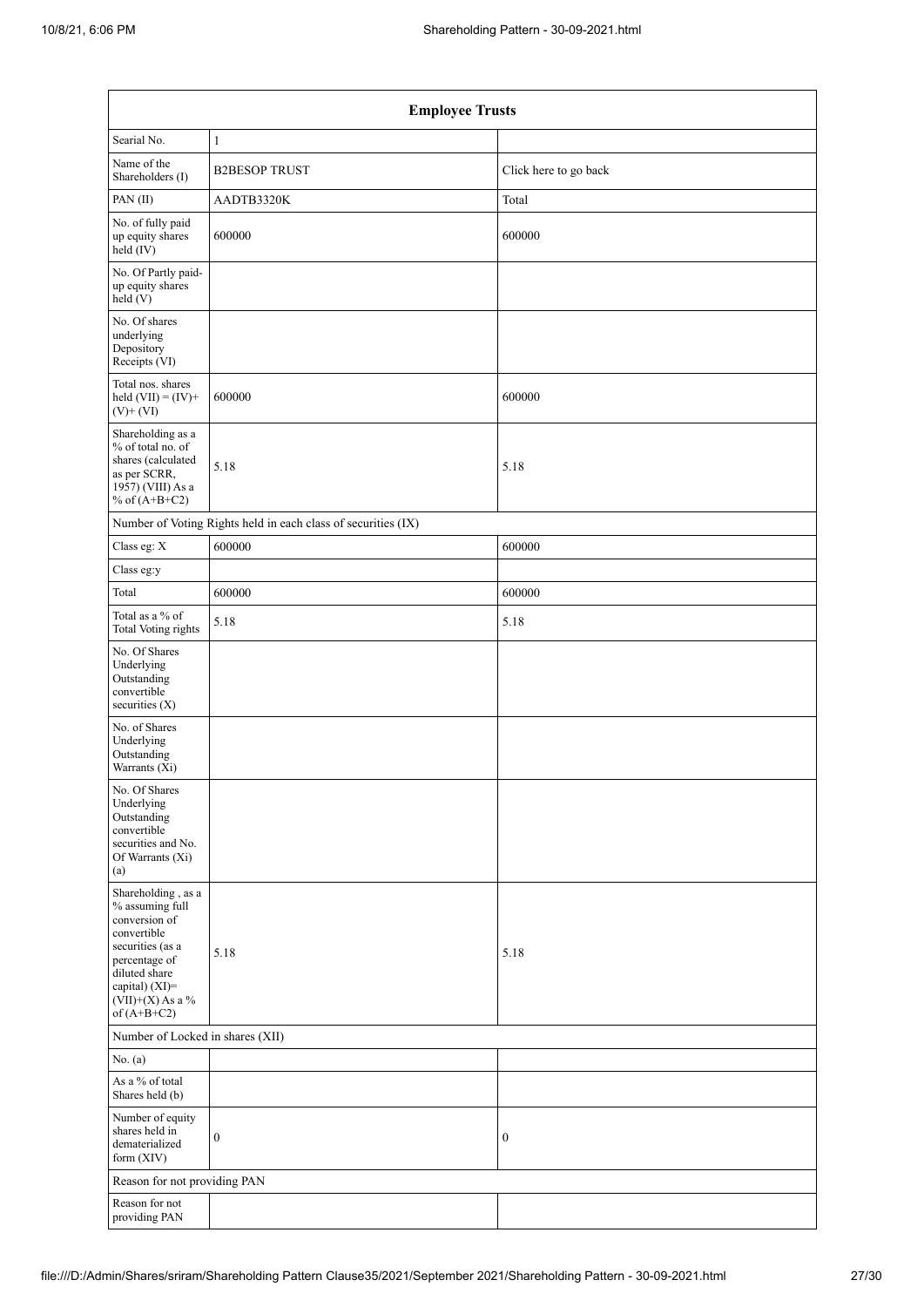| Any Other (specify)                                                                                                                                                                  |              |                                                               |                         |                       |
|--------------------------------------------------------------------------------------------------------------------------------------------------------------------------------------|--------------|---------------------------------------------------------------|-------------------------|-----------------------|
| Searial No.                                                                                                                                                                          | $\mathbf{1}$ | $\overline{c}$                                                | 3                       |                       |
| Category                                                                                                                                                                             | <b>HUF</b>   | <b>Clearing Members</b>                                       | <b>Bodies Corporate</b> |                       |
| Category / More<br>than 1 percentage                                                                                                                                                 | Category     | Category                                                      | Category                |                       |
| Name of the<br>Shareholders (I)                                                                                                                                                      |              |                                                               |                         | Click here to go back |
| PAN(II)                                                                                                                                                                              |              |                                                               |                         | Total                 |
| No. of the<br>Shareholders (I)                                                                                                                                                       | 6            | 10                                                            | $21\,$                  | 37                    |
| No. of fully paid<br>up equity shares<br>$\text{held}(\text{IV})$                                                                                                                    | 2109         | 5127                                                          | 5402                    | 12638                 |
| No. Of Partly paid-<br>up equity shares<br>held (V)                                                                                                                                  |              |                                                               |                         |                       |
| No. Of shares<br>underlying<br>Depository<br>Receipts (VI)                                                                                                                           |              |                                                               |                         |                       |
| Total nos. shares<br>held $(VII) = (IV) +$<br>$(V)$ + $(VI)$                                                                                                                         | 2109         | 5127                                                          | 5402                    | 12638                 |
| Shareholding as a<br>% of total no. of<br>shares (calculated<br>as per SCRR,<br>$1957$ ) (VIII) As a<br>% of $(A+B+C2)$                                                              | 0.02         | 0.04                                                          | 0.05                    | 0.11                  |
|                                                                                                                                                                                      |              | Number of Voting Rights held in each class of securities (IX) |                         |                       |
| Class eg: X                                                                                                                                                                          | 2109         | 5127                                                          | 5402                    | 12638                 |
| Class eg:y                                                                                                                                                                           |              |                                                               |                         |                       |
| Total                                                                                                                                                                                | 2109         | 5127                                                          | 5402                    | 12638                 |
| Total as a % of<br><b>Total Voting rights</b>                                                                                                                                        | 0.02         | 0.04                                                          | 0.05                    | 0.11                  |
| No. Of Shares<br>Underlying<br>Outstanding<br>convertible<br>securities (X)                                                                                                          |              |                                                               |                         |                       |
| No. of Shares<br>Underlying<br>Outstanding<br>Warrants (Xi)                                                                                                                          |              |                                                               |                         |                       |
| No. Of Shares<br>Underlying<br>Outstanding<br>convertible<br>securities and No.<br>Of Warrants (Xi)<br>(a)                                                                           |              |                                                               |                         |                       |
| Shareholding, as a<br>% assuming full<br>conversion of<br>convertible<br>securities (as a<br>percentage of<br>diluted share<br>capital) (XI)=<br>$(VII)+(X)$ As a %<br>of $(A+B+C2)$ | 0.02         | 0.04                                                          | 0.05                    | 0.11                  |
| Number of Locked in shares (XII)                                                                                                                                                     |              |                                                               |                         |                       |
| No. (a)                                                                                                                                                                              |              |                                                               |                         |                       |
| As a % of total<br>Shares held (b)                                                                                                                                                   |              |                                                               |                         |                       |
| Number of equity<br>shares held in<br>dematerialized<br>form (XIV)                                                                                                                   | 2109         | 5127                                                          | 4402                    | 11638                 |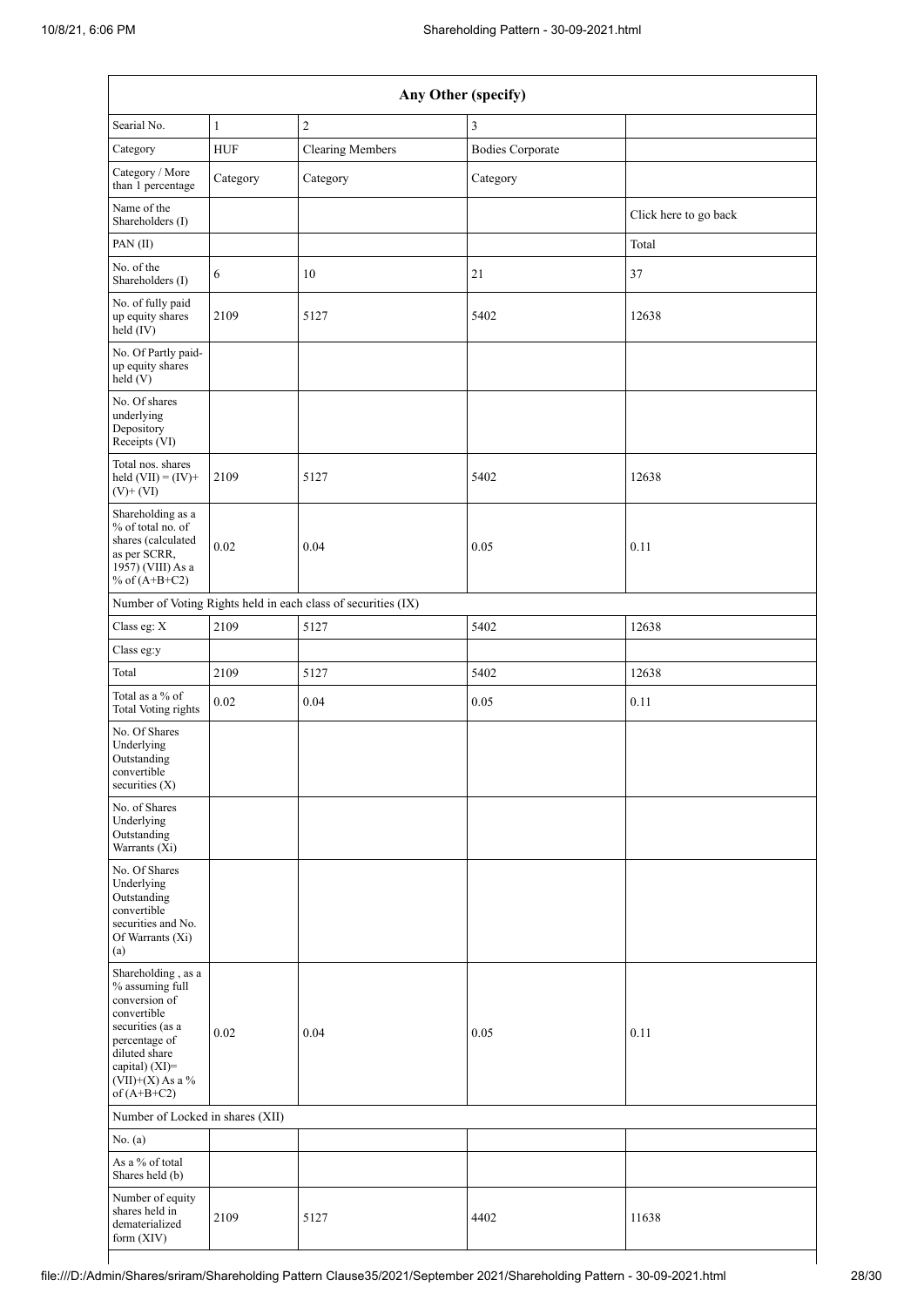| Reason for not providing PAN    |  |  |  |  |
|---------------------------------|--|--|--|--|
| Reason for not<br>providing PAN |  |  |  |  |